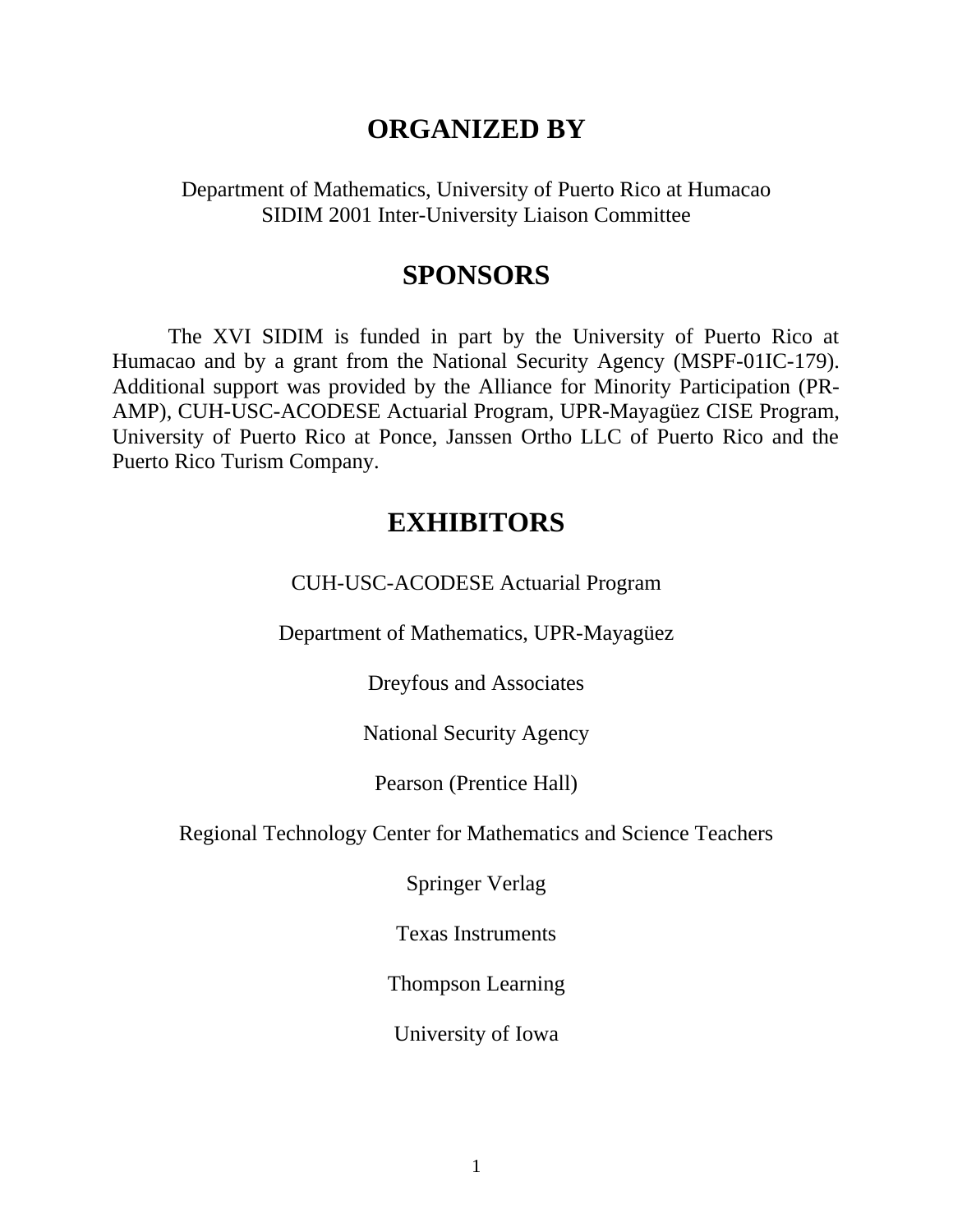# **TABLE OF CONTENTS**

| <b>XVI SIDIM PROGRAM</b>                                                                                                                                                                                    | Page<br>$\gamma$ |
|-------------------------------------------------------------------------------------------------------------------------------------------------------------------------------------------------------------|------------------|
| PROGRAM AT A GLANCE                                                                                                                                                                                         | 8                |
| DETAILED SCHEDUL OF ACTIVITIES                                                                                                                                                                              | 9                |
| <b>ABSTRACTS OF INVITED PRESENTATIONS</b>                                                                                                                                                                   | 12               |
| <b>Touring a Torus</b><br>Joseph Gallian, University of Minnesota, Duluth                                                                                                                                   | 12               |
| <b>Getting Undergraduates Involved in Research</b><br>Joseph Gallian, University of Minnesota, Duluth                                                                                                       | 12               |
| <b>What are the Bad Two-Letter Words?</b><br>Charles R. Johnson, College of William and Mary                                                                                                                | 12               |
| <b>Designing Cryptography for the Twenty-first Century</b><br>Susan Landau, Sun Microsystems Laboratories                                                                                                   | 13               |
| <b>How the National Security Agency Employs Mathematicians</b><br>Barbara Deuink, National Security Agency                                                                                                  | 13               |
| <b>ABSTRACTS OF CONTRIBUTED PRESENTATIONS</b>                                                                                                                                                               | 14               |
| <b>Random Algorithms for the Ising Model in Image Processing</b><br>Robert Acar, University of Puerto Rico at Mayagüez                                                                                      | 14               |
| <b>Modules Over a Like-Uniserial Ring</b><br>Maria Alicia Aviño-Díaz, ITESM Mexico City<br>Reinhard Laubenbacher, New Mexico State University<br>An Effective Procedure for Minimal Bases of Ideals in Z[X] | 14               |
| Luis F. Cáceres-Duque, University of Puerto Rico at Mayagüez                                                                                                                                                | 14               |
| On the Genus of the Composite Field of an ArtinSchreier and RKummer Extensions<br>Francis N. Castro, University of Puerto Rico, Río Piedras                                                                 | 15               |
| <b>Neuron Models</b><br>Rolando Castro, University of Puerto Rico at Humacao                                                                                                                                | 15               |

**El Computador y el Programa "Cabri II" en la Enseñanza y Aprendizaje de la Geometría con un Enfoque Basado en lo Experimental**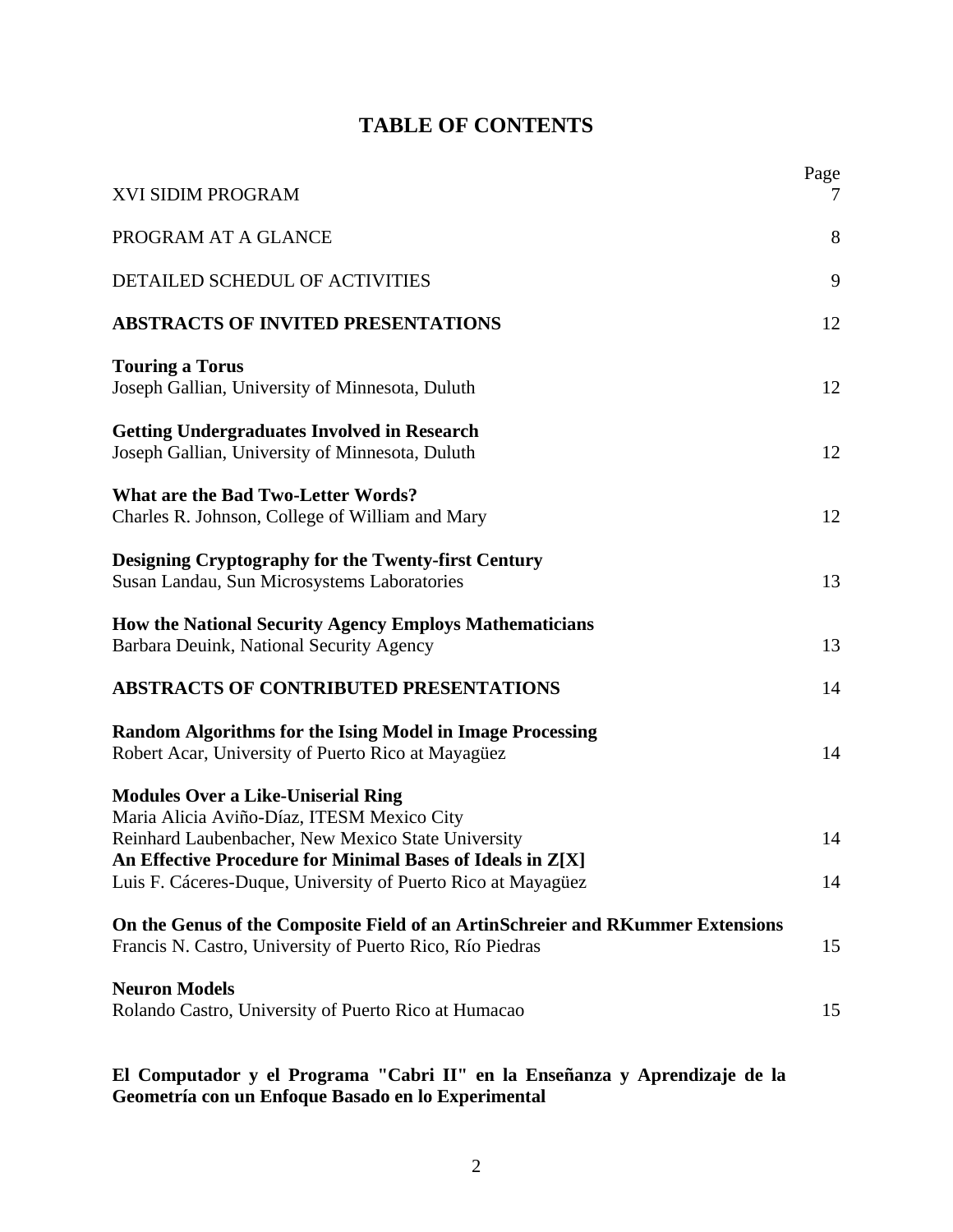| Rolando Cid, Universidad de Puerto Rico en Cayey.                                                                                                                        | 15 |
|--------------------------------------------------------------------------------------------------------------------------------------------------------------------------|----|
| <b>Thermodynamic Modeling of Moral Codes</b><br>Dennis G. Collins, University of Puerto Rico at Mayagüez                                                                 | 16 |
| <b>Planar Centroaffine Elastica</b><br>Ángel L. Cruz Delgado, Universidad Interamericana en Bayamón                                                                      | 17 |
| Gráficas desde Precálculo hasta Cálculo<br>Teresa Cruz y Sonia Mejías, Universidad Interamericana en Bayamón                                                             | 17 |
| Matemáticas con Excel: La TI-83 como una Alternativa Práctica en el Salón de                                                                                             |    |
| <b>Clases</b><br>Jossie V. de Varona, Universidad Interamericana Recinto Metropolitano                                                                                   | 17 |
| <b>Q-Universal Quasivarieties of Bounded Lattices</b><br>M. E. Adams, State University of New York<br>W. Dziobiak, University of Puerto Rico, Mayagüez                   | 18 |
| Soluciones de Sistemas de Ecuaciones Diferenciales Funcionales Dependientes del<br><b>Estado del Sistema</b><br>Juan A. Gatica, Universidad de Iowa                      | 18 |
| An Estimate for Holder Exponent of Green Functions Associated with Julia Sets of<br><b>Polynomials</b>                                                                   |    |
| H. Gooransarab, University of Puerto Rico at Mayagüez                                                                                                                    | 19 |
| Large Proper Subgraph of Graphs with Each Vertex Degree at Least 3<br>Sul-Young Choi, Le Moyne College, Syracuse<br>Puhua Guan, University of Puerto Rico at Río Piedras | 19 |
| <b>Expander Graphs, Codes, Sequence Designs: Their Links and Applications</b>                                                                                            |    |
| H. Janwa, University of Puerto Rico at Río Piedras                                                                                                                       | 19 |
| A Generalized Decoding Algorithm for Expander Codes Based on Some Multi-<br><b>Partite Graphs</b>                                                                        |    |
| H. L. Janwa and A. K. Lal, University of Puerto Rico at Río Piedras                                                                                                      | 20 |
| A Note on the Eigenvalue Inclusion Regions for Block Partitioned Matrices<br>Alan Krautstengl, University of Puerto Rico at Humacao                                      | 21 |

#### **The Tensor Algebra, the Toeplitz Algebra and the Cuntz-Pimsner Algebra Associated to a C\*- Correspondence**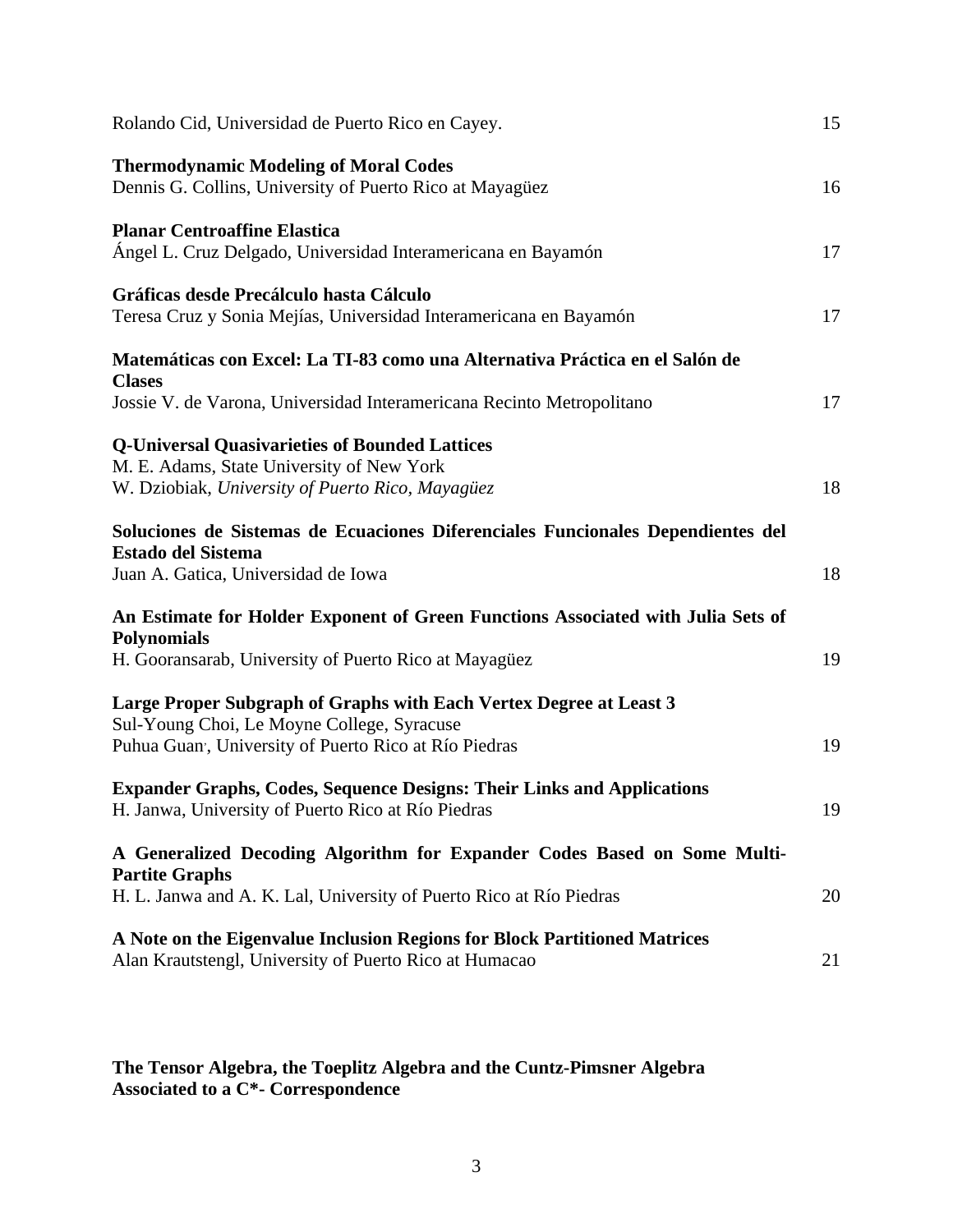| Alberto Marrero, University of Iowa                                                                                                                                                                   | 21 |
|-------------------------------------------------------------------------------------------------------------------------------------------------------------------------------------------------------|----|
| <b>Neural Networks and Traditional Statistical Methods</b><br>Daniel McGee and Elisa Maldonado, University of Puerto Rico at Mayagüez                                                                 | 21 |
| <b>Creating a System for Internet Quizzes and Tutorials for Calculus</b><br>Daniel McGee and Jose Ensenat, University of Puerto Rico at Mayagüez                                                      | 22 |
| Bifurcación de Deformaciones Axisimétricas en un Cilindro Circular<br>Errol L. Montes-Pizarro, Universidad de Puerto Rico, Colegio en Cayey                                                           | 22 |
| An Improved Weil Bound for a Class of Singular Curves<br>Oscar Moreno and Francis Castro, University of Puerto Rico at Río Piedras                                                                    | 23 |
| Matemática Preuniversitaria en el Colegio Universitario de Cayey<br>Edwin Morera y Segundo Díaz, Universidad de Puerto Rico en Cayey                                                                  | 23 |
| <b>Axisymmetric Deformations of Cylinders Under Lateral Compression-The</b><br><b>Nonlinear Problem</b><br>Pablo V. Negrón-Marrero, University of Puerto Rico at Humacao                              | 25 |
| Simulador Computacional para las Maquinas de Post<br>Patricia Hernández R., Enrique Ruiz G., Alvaro Duque S.J., y Fernando Novoa R.<br>Pontificia Universidad Javeriana, Bogotá, Colombia.            | 25 |
| Dynamics of a Large Array of Globally Coupled Lasers with Distributed<br><b>Frequencies</b><br>Ricardo Oliva, Cornell University                                                                      | 26 |
| <b>Crack Detection in Frame Structures using Wavelet Transforms</b><br>Anna V. Ovanesova, University of Puerto Rico at Mayagüez                                                                       | 26 |
| Identification of the Dynamics of Systems Modeled with Fractional Integro-<br><b>Differential Operators</b>                                                                                           | 27 |
| Arturo Portnoy, University of Puerto Rico at Mayagüez<br>3-Cuerdas en Cuadrados de Caminos de Hamilton<br>Juan A. Quintana Lugo, Pontificia Universidad Católica de Puerto Rico                       | 27 |
| Un Perfil Socioeconómico de los Municipios de Puerto Rico -1990: Uso del Análisis<br><b>Factorial y Otras Técnicas Estadísticas</b><br>Julio C. Quintana Díaz, Universidad de Puerto Rico en Mayagüez |    |
| Múltiples Escenarios de Aprendizaje                                                                                                                                                                   | 27 |

Gladys Aponte, Estela Pagán, Ana Helvia Quintero, Sonia Balet, Marirosa Nazario,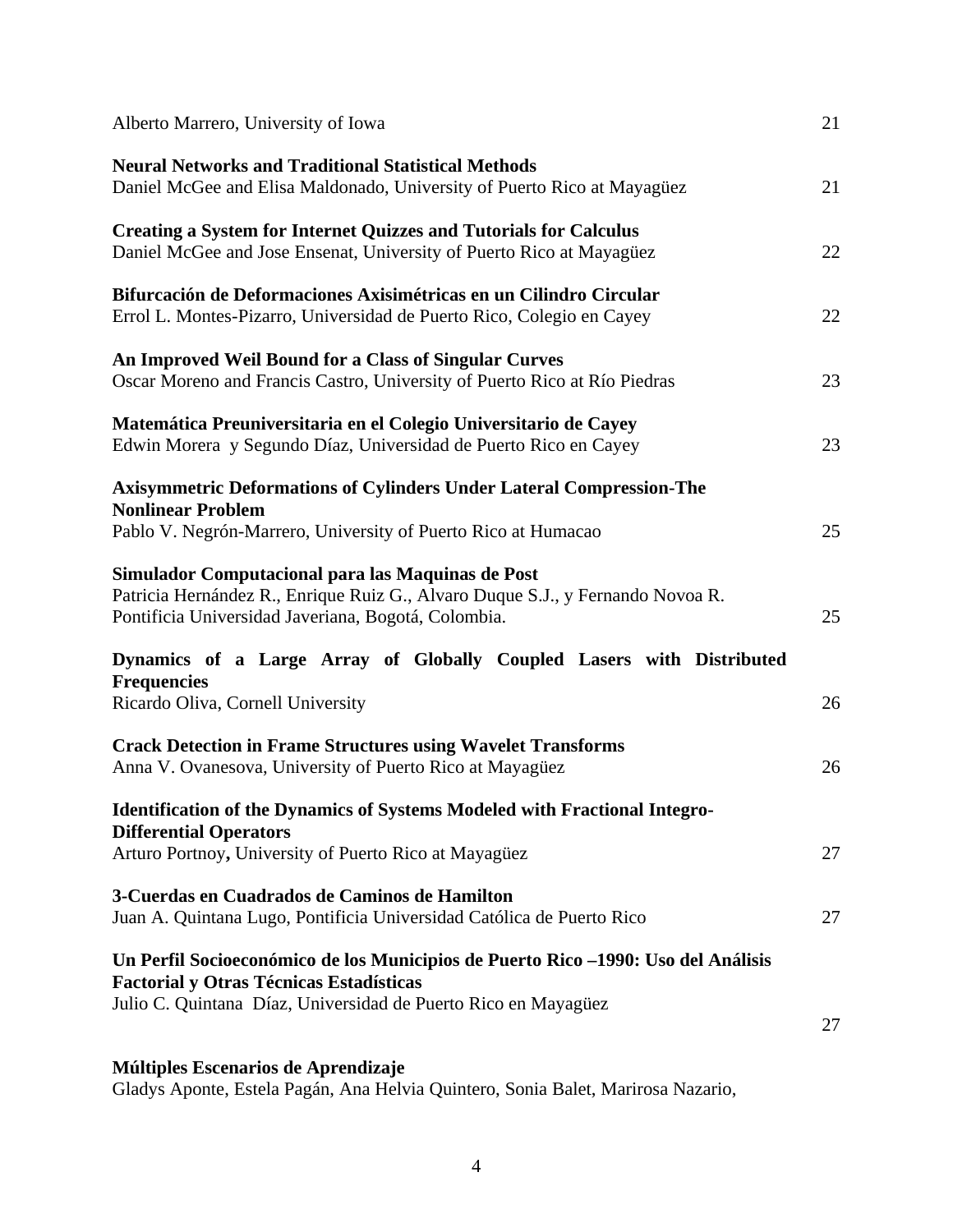| Wanda Velázquez<br>Universidad de Puerto Rico en Río Piedras                                                                                 | 28 |
|----------------------------------------------------------------------------------------------------------------------------------------------|----|
| <b>Generating Random Elementary Statistics Problems Using MS Excel and MS Word</b><br>Dieter Reetz, University of Puerto Rico at Río Piedras | 29 |
| <b>Combining Classifiers Based on Kernel Density Estimators</b><br>Alex Rojas Peña, Universidad de Puerto Rico en Mayagüez                   | 29 |
| <b>How to Choose Between Competing Theories</b><br>Wolfgang Rolke, University of Puerto Rico at Mayagüez                                     | 30 |
| On a Certain Class of Solutions of Einstein Equations<br>Krzysztof Rózga, University of Puerto Rico at Mayagüez                              | 30 |
| Aprendizaje Cooperativo y Uso de Tutorías en el Curso de Mecu 3031<br>Bárbara L. Santiago-Figueroa, Universidad de Puerto Rico en Humacao    | 30 |
| <b>Dislocations in Study of PDE Instabilities</b><br>Lev G. Steinberg, University of Puerto Rico at Mayagüez                                 | 31 |
| El Concepto de Razón de Cambio y las Múltiples Representaciones de Funciones<br>Waldo A. Torres, Universidad de Puerto Rico en Cayey         | 31 |
| <b>Sobre los Cortes del Cubo-5</b><br>Lida Johana Uribe Florez, Universidad de Puerto Rico en Río Piedras                                    | 32 |
| <b>ABSTRACTS OF POSTERS</b>                                                                                                                  | 33 |
| The Effects of a National Campaign and a VIA Type Vaccine on a Homosexually<br><b>Male Active Population</b>                                 |    |
| Jose A. Alvarado, University of Puerto Rico at Cayey                                                                                         | 34 |
| <b>Filtered Products of Subgroups and Ideals</b><br>Edoardo Carta Gerardino, University of Puerto Rico at Mayagüez                           | 34 |
| A Mathematical Model for Lung Cancer: The Effects of Second-Hand Smoke and<br><b>Education</b>                                               |    |
| Carlos A. Acevedo-Estefanía, University of Puerto Rico at Cayey<br>Christina González, Texas A&M University                                  |    |
| Karen R. Ríos-Soto, University of Puerto Rico at Mayagüez<br>Eric D. Summerville, St. Mary's University                                      | 35 |
| <b>Basic Ideas of Quantum Computation</b><br>Héctor A. Del Manzano, University of Puerto Rico at Mayagüez                                    | 36 |
|                                                                                                                                              |    |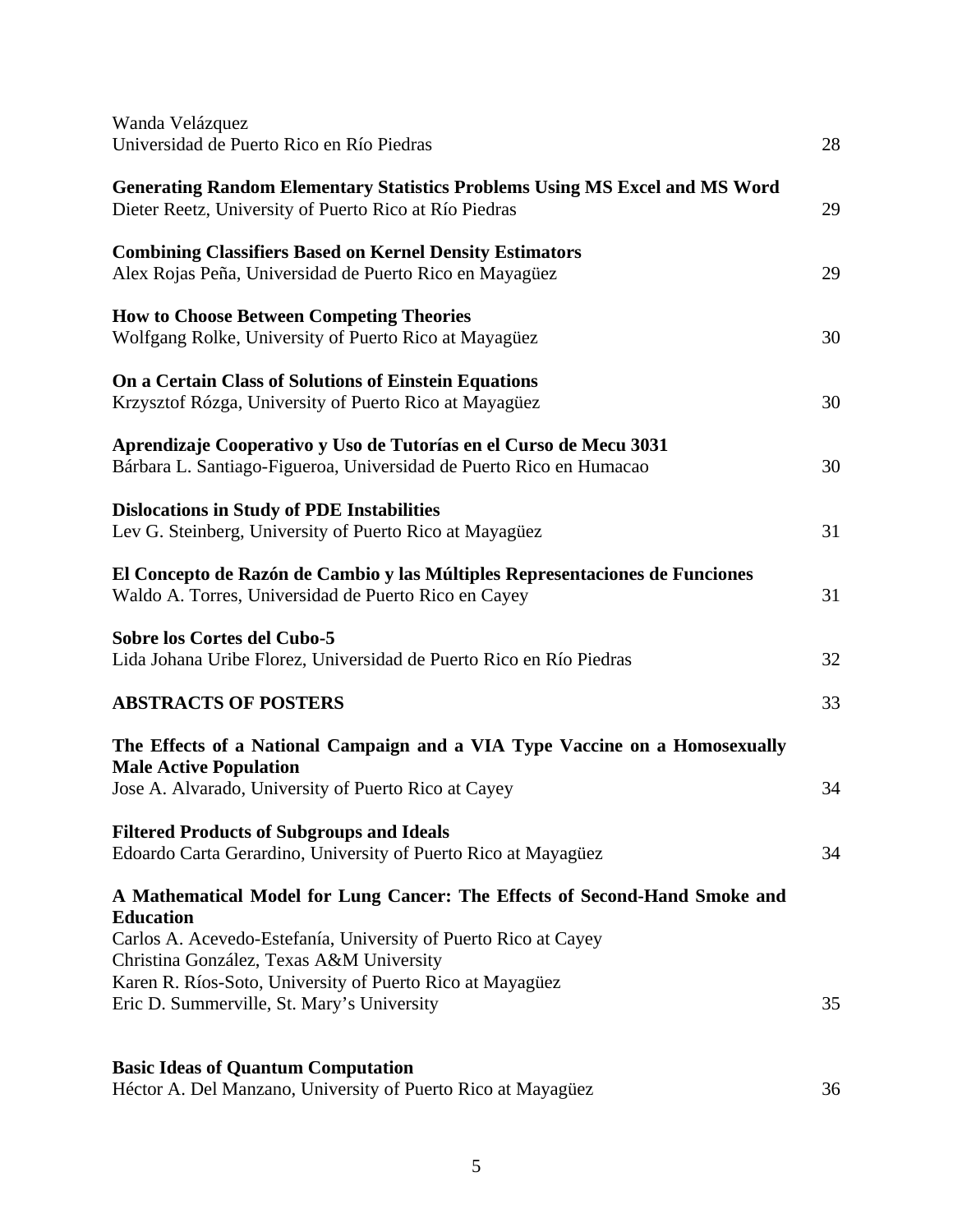| A Genetic Algorithm for a Problem in the Calculus of Variations in Two Dimensions<br>Lisa Raquel Casanova-Del Moral, University of Puerto Rico at Humacao | 36 |
|-----------------------------------------------------------------------------------------------------------------------------------------------------------|----|
| Bootstrap Method for Testing Parameters of a Second Order Auto Regression of A<br><b>Normal Distributed Time Series</b>                                   |    |
| Rafael Del Valle, University of Puerto Rico, Río Piedras                                                                                                  | 37 |
| <b>Conditions for the Convergence of a Landen Transformation of Degree Six</b>                                                                            |    |
| Encarnación Gutiérrez, University of California at Los Angeles                                                                                            |    |
| Miguel Rosario-García, University of Puerto Rico at Mayagüez                                                                                              |    |
| Maria de la Luz Torres, University of California at Riverside                                                                                             | 37 |
| Time Complexity of some attacks on a Gröbner basis Cryptosystem                                                                                           |    |
| Mariam Henández-Viera, University of Puerto Rico at Humacao                                                                                               |    |
| Ariel Rivera-Torres, University of Puerto Rico at Río Piedras                                                                                             |    |
| Ray Sardo, Loyola Marymount University                                                                                                                    | 37 |
| <b>The Dynamics of Even-Odd Splitting</b>                                                                                                                 |    |
| Emilia Huertas-Sánchez, Mills College Oakland                                                                                                             |    |
| Aida Navarro-Lópes, University of Puerto Rico at Humacao                                                                                                  |    |
| David Uminsky, Harvey Mudd College, Claremont, CA                                                                                                         | 38 |
| Quantification of Physiological Severity in Intensive Care Patients Using Hot Deck<br>and Mean Imputation Techniques                                      |    |
| Adriana López, University of Puerto Rico at Mayagüez                                                                                                      |    |
| Adriana Pérez, Pontifícia Universidad Javeriana Colombia                                                                                                  | 38 |
| Modelos Matemáticos para Calcular el Area de una Hoja                                                                                                     |    |
| Aida Navarro-López y Lianette Passapera-Sánchez                                                                                                           |    |
| Universidad de Puerto Rico en Humacao                                                                                                                     | 39 |
| Gröbner and Szekeres Basis for Ideals of Z[x]                                                                                                             |    |
| Reyes Matiel Ortiz-Albino, University of Puerto Rico at Mayagüez                                                                                          | 39 |
| <b>Solution of Schroeder's Equation for Linear Fractional Maps</b>                                                                                        |    |
| Reyes Matiel Ortiz-Albino, University of Puerto Rico at Mayagüez                                                                                          | 40 |
| <b>Modelo Pedagógico Tricerebral</b>                                                                                                                      |    |
| Myrian Luz Silva Sarmiento y Olga Lucía Quintero Fonseca                                                                                                  | 41 |
| Universidad de Puerto Rico en Mayagüez                                                                                                                    |    |
| <b>MAPS</b>                                                                                                                                               | 42 |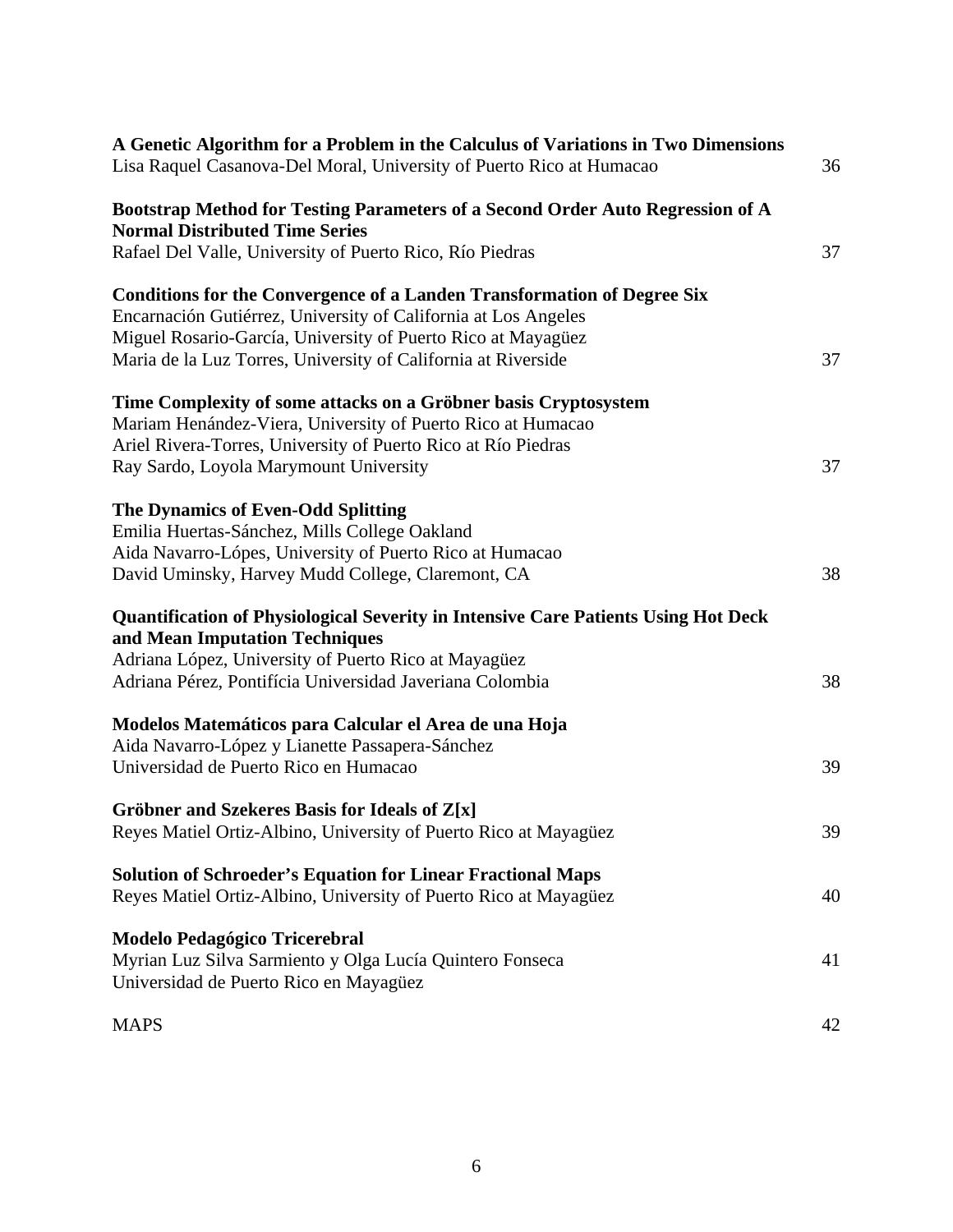# **XVI SIDIM PROGRAM February 23 and 24, 2001**

# **Friday, February 23, 2001**

| Time                                | <b>Activity</b>                                               |
|-------------------------------------|---------------------------------------------------------------|
| $3:00 \text{ pm} - 6:00 \text{ pm}$ | Registration                                                  |
| $4:00 \text{ pm} - 9:00 \text{ pm}$ | Exhibit Booths                                                |
|                                     | Talk for Students: "Touring a Torus"                          |
| $4:00 \text{ pm} - 4:50 \text{ pm}$ | Joseph Gallian, University of Minnesota, Duluth               |
| $5:00 \text{ pm} - 6:00 \text{ pm}$ | Student Poster Presentations                                  |
| $6:00 \text{ pm} - 7:30 \text{ pm}$ | <b>I</b> Dinner                                               |
|                                     | Plenary talk: "Getting Undergraduates Involved in Research"   |
| $7:30 \text{ pm} - 8:20 \text{ pm}$ | Joseph Gallian <sup>1</sup> , University of Minnesota, Duluth |
| $8:30 \text{ pm} - 8:50 \text{ pm}$ | Concurrent sessions                                           |
| $9:00 \text{ pm} - ?$               | Social Activity                                               |

# **Saturday, February 24, 2001**

| Time                                     | <b>Activity</b>                                                                                                                     |
|------------------------------------------|-------------------------------------------------------------------------------------------------------------------------------------|
| l7:30 am - 8:30 am                       | <b>Breakfast</b>                                                                                                                    |
| 7:30 am - 11:30 am                       | Registration                                                                                                                        |
| $8:00$ am - 5:00 pm                      | <b>Exhibit Booths</b>                                                                                                               |
| 8:30 am - 8:50 am                        | <b>Concurrent sessions</b>                                                                                                          |
| l9:00 am - 9:30 am                       | Opening                                                                                                                             |
| 9:30 am - 10:00 am                       | Special talk: "How the National Security Agency Employs<br><b>Mathematicians"</b><br>Barbara Deuink, National Security Agency       |
| 10:10 am - 11:00 am                      | Plenary talk: "Designing Cryptography For The Twenty-first<br>Century"<br>Susan Landau <sup>2</sup> , Sun Microsystems Laboratories |
| 11:15 am - 11:35 am                      | <b>Concurrent sessions</b>                                                                                                          |
| l11:40 am - 12:00 m                      | <b>Concurrent sessions</b>                                                                                                          |
| $ 12:00 \; \text{m} - 2:00 \; \text{pm}$ | Lunch                                                                                                                               |
| $2:00 \text{ pm} - 2:50 \text{ pm}$      | Plenary talk: "What are the Bad Two-Letter Words?"<br>Charles Johnson <sup>3</sup> , College of William and Mary                    |
| $3:00 \text{ pm} - 3:20 \text{ pm}$      | Concurrent sessions                                                                                                                 |
| $3:30 \text{ pm} - 3:50 \text{ pm}$      | <b>Concurrent sessions</b>                                                                                                          |
| $4:00 \text{ pm} - 4:20 \text{ pm}$      | <b>Concurrent sessions</b>                                                                                                          |
| $4:30$ pm - 5:00 pm                      | Organizational Meeting for the XVII SIDIM                                                                                           |
| 5:00 pm - 5:30 pm                        | <b>Closing Activities</b>                                                                                                           |

<span id="page-6-0"></span>

<span id="page-6-2"></span><span id="page-6-1"></span>

<sup>&</sup>lt;sup>1</sup> Partially sponsored by AMP.<br><sup>2</sup> Partially sponsored by the UPR-Ponce.<br><sup>3</sup> Invited by the UPR-Mayagüez and sponsored by their CISE grant.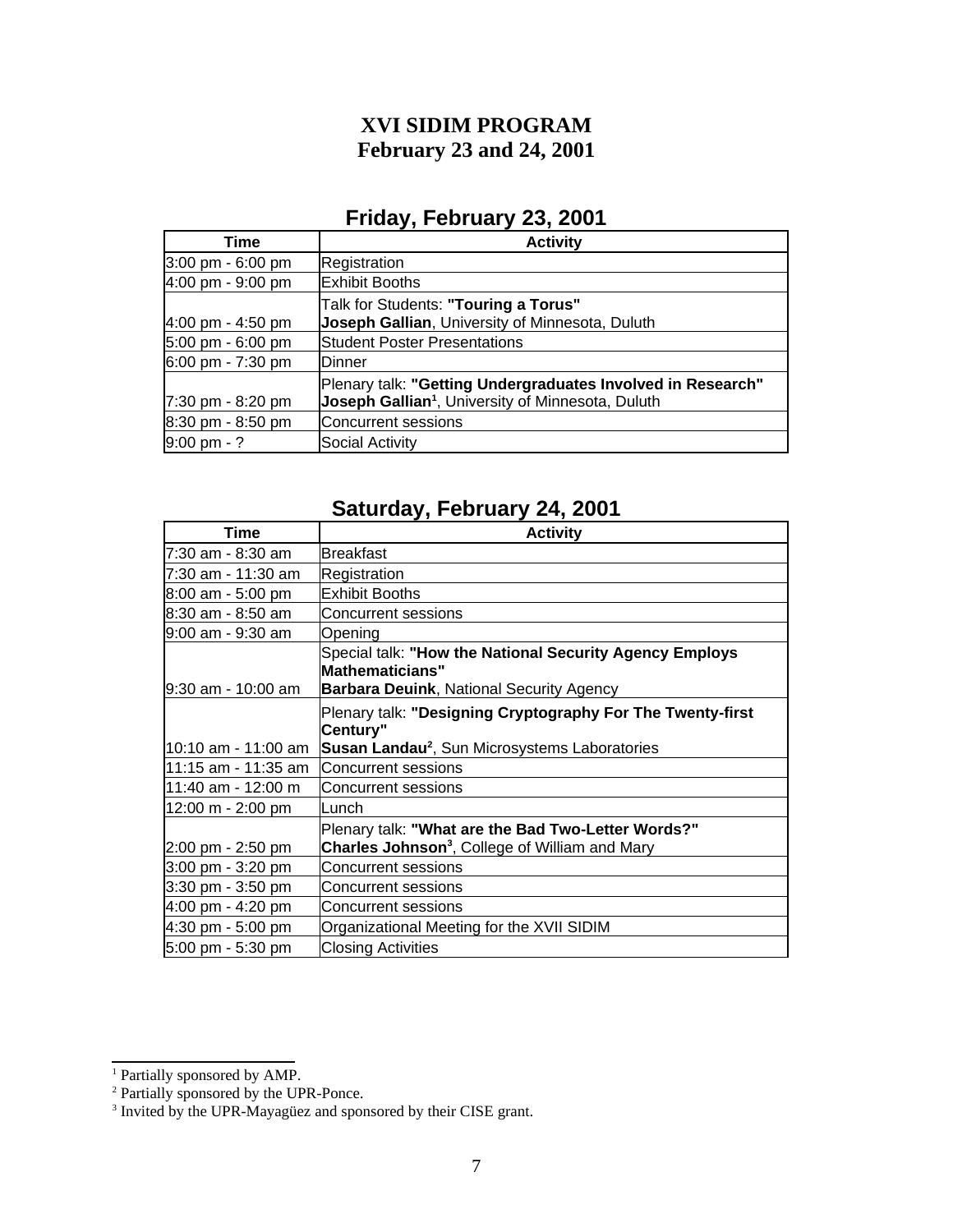# **SEMINARIO INTERUNIVERSITARIO DE INVESTIGACION EN CIENCIAS MATEMATICAS**

### **PROGRAM AT A GLANCE**

## **Friday, February 23, 2001**

| <b>TIME</b>                                          | Sala Proyección                                            | Sala Proyección | <b>Sala Santiago</b> | Sala Ideas            | Sala de          | <b>Sala Colección</b> | 3 <sup>rd</sup> Floor Lobby |
|------------------------------------------------------|------------------------------------------------------------|-----------------|----------------------|-----------------------|------------------|-----------------------|-----------------------------|
|                                                      | A                                                          |                 | Iglesias Pantín      |                       | <b>Reuniones</b> | Puertorriqueña        |                             |
| Registration $(1st$ Floor Lobby)<br>$3:00$ pm-6:00pm |                                                            |                 |                      |                       |                  |                       |                             |
| $4:00$ pm- $4:50$ pm                                 |                                                            |                 |                      |                       |                  | Joseph Gallian        |                             |
| $5:00$ pm $-6:00$ pm                                 | Student Poster Presentations (2 <sup>nd</sup> Floor Lobby) |                 |                      |                       |                  |                       |                             |
| 6:00pm-7:30pm                                        | Dinner (Main Campus Plaza)                                 |                 |                      | <b>Exhibit Booths</b> |                  |                       |                             |
| 7:30pm-8:20pm                                        |                                                            |                 |                      |                       |                  | Joseph Gallian        |                             |
| $8:30$ pm $-8:50$ pm                                 | R. Oliva                                                   | R. Castro       | W. Torres            | B. Santiago           |                  | M. Aviño              |                             |
| $9:00$ pm-?                                          | Social Activity (Main Campus Plaza)                        |                 |                      |                       |                  |                       |                             |

# **Saturday, February 24, 2001**

| <b>TIME</b>          | <b>Sala Proyección</b>                  | <b>Sala Proyección</b>                 | <b>Sala Santiago</b>   | Sala Ideas           | Sala de          | Sala Colección         | 3 <sup>rd</sup> Floor Lobby |
|----------------------|-----------------------------------------|----------------------------------------|------------------------|----------------------|------------------|------------------------|-----------------------------|
|                      | A                                       | B                                      | <b>Iglesias Pantín</b> |                      | <b>Reuniones</b> | Puertorriqueña         |                             |
| 7:30am-8:30am        | Breakfast (1 <sup>st</sup> Floor Lobby) |                                        |                        |                      |                  |                        |                             |
| 7:30am-11:30am       | Registration $(1st$ Floor Lobby)        |                                        |                        |                      |                  |                        |                             |
| 8:30am-8:50am        | A. Cruz-Delgado                         |                                        | D. Reetz               | T. Cruz              | A. Rojas         |                        |                             |
| $9:00$ am- $9:30$ am |                                         |                                        |                        |                      |                  | <b>Opening</b>         |                             |
| $9:30$ am-10:00 am   |                                         |                                        |                        |                      |                  | <b>B.</b> Deuink       |                             |
| $10:10$ am-11:00am   |                                         |                                        |                        |                      |                  | S. Landau              |                             |
| 11:15am-11:35am      | J. Gatica                               | H. Gooransarab                         | F. Novoa               | A. Quintero, et. al. | W. Rolke         | O. Moreno              | <b>Exhibit Booths</b>       |
| 11:40am-12:00m       | K. Rozga                                | L. Steinberg                           | A. Ovanesova           | J. De Varona         | R. Acar          | L. Cáceres             |                             |
| 12:00m-2:00pm        | Lunch (Cafetería)                       |                                        |                        |                      |                  |                        |                             |
| $2:00$ pm $-2:50$ pm |                                         |                                        |                        |                      |                  | Charles Johnson        |                             |
| 3:00pm-3:20pm        | E. Montes                               | A. Portnoy                             | Juan Quintana          | D. McGee             | Julio Quintana   | F. Castro              |                             |
| 3:30pm-3:50pm        | D. Collins                              | A. Marrero                             | A. Lal                 | A. Krautstengl       | L. Uribe         | W. Dziobiak            |                             |
| 4:00pm-4:20pm        | P. Negrón                               | D. McGee                               | P. Guan                | R. Cid               | E. Morera        | H. Janwa               |                             |
| $4:30pm-5:00pm$      |                                         |                                        |                        |                      |                  | Organizational Meeting |                             |
| 5:00pm-5:30pm        |                                         | Closing Activities (Lobby $3rd$ Floor) |                        |                      |                  |                        |                             |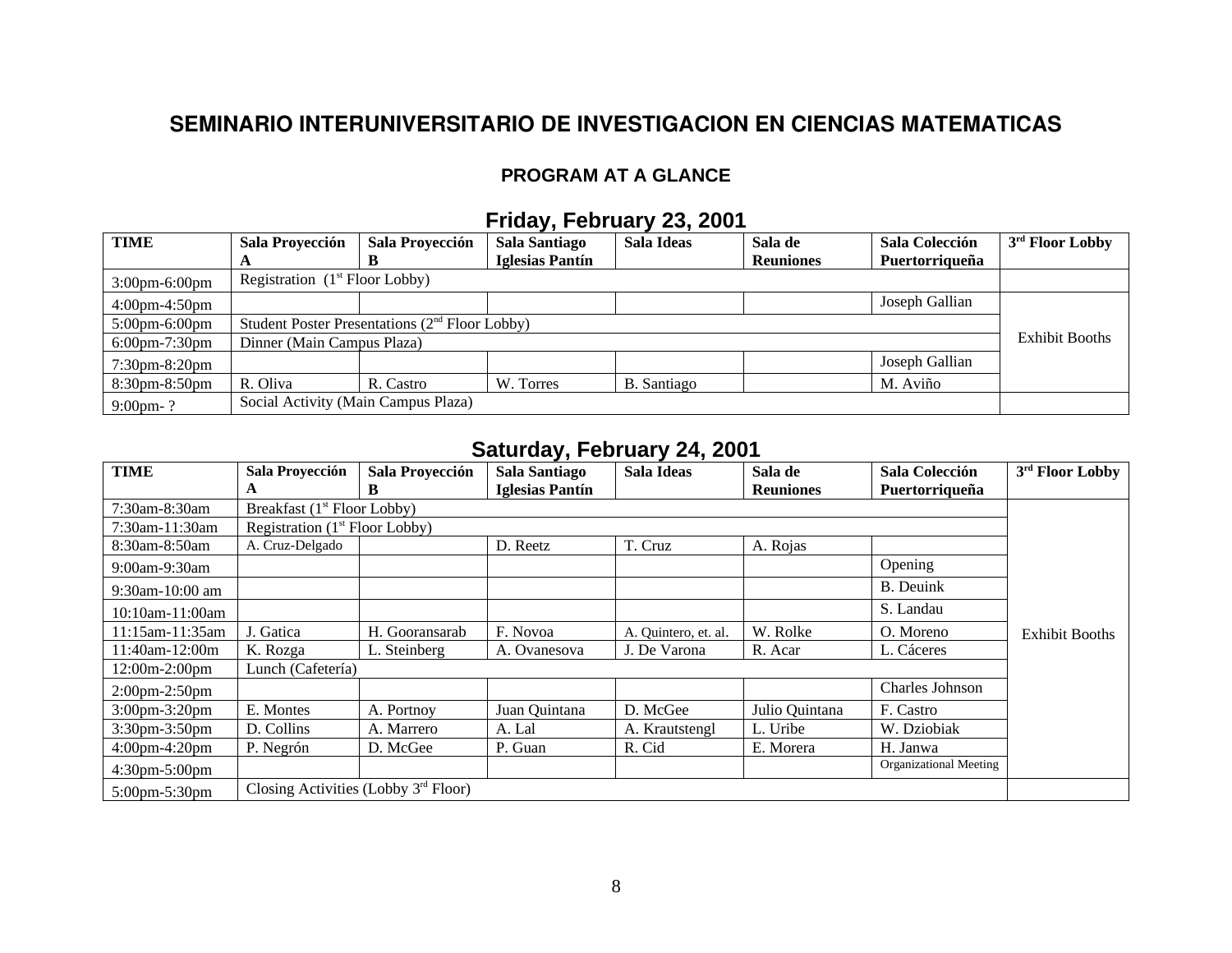# **SEMINARIO INTERUNIVERSITARIO DE INVESTIGACION EN CIENCIAS MATEMATICAS**

### **DETAILED SCHEDULE OF ACTIVITIES**

| Friday, February 23, 2001 |                             |                                                         |  |  |
|---------------------------|-----------------------------|---------------------------------------------------------|--|--|
| <b>TIME</b>               | <b>PLACE</b>                | <b>ACTIVITY</b>                                         |  |  |
| 3:00pm - 6:00pm           | 1 <sup>st</sup> Floor Lobby | Registration                                            |  |  |
| 4:00pm - 9:00pm           | 3rd Floor Lobby             | <b>Exhibit Booths</b>                                   |  |  |
| 4:00pm - 4:50pm           | Sala Colección              | Talk for Students                                       |  |  |
|                           | Puertorriqueña              | Joseph Gallian, University of Minnesota, Duluth         |  |  |
|                           |                             | Touring a Torus                                         |  |  |
| 5:00 pm - 6:00 pm         | 2 <sup>nd</sup> Floor Lobby | <b>Student Poster Presentations</b>                     |  |  |
| 6:00 pm - 7:30 pm         | Main Campus Plaza           | Dinner                                                  |  |  |
| 7:30 pm - 8:20 pm         | Sala Colección              | Plenary talk:                                           |  |  |
|                           | Puertorriqueña              | Joseph Gallian, University of Minnesota, Duluth         |  |  |
|                           |                             | Getting Undergraduates Involved in Research             |  |  |
| 8:30 pm - 8:50 pm         | Sala Proyección A           | Ricardo Oliva, Cornell University                       |  |  |
|                           |                             | Dynamics of a Large Array of Globally Coupled           |  |  |
|                           |                             | Lasers with Distributed Frequencies                     |  |  |
|                           | Sala Proyección B           | Rolando Castro, UPR-Humacao                             |  |  |
|                           |                             | <b>Neuron Models</b>                                    |  |  |
|                           | Sala Santiago Iglesias      | Waldo Torres, UPR-Cayey                                 |  |  |
|                           | Pantín                      | El Concepto de Razón de Cambio y las Múltiples          |  |  |
|                           |                             | Representaciones de Funciones                           |  |  |
|                           | Sala Ideas                  | Bárbara Santiago, UPR-Humacao                           |  |  |
|                           |                             | Aprendizaje Cooperativo y Uso de Tutorías en el         |  |  |
|                           |                             | Curso de MECU 3031                                      |  |  |
|                           | Sala Colección              | Maria Aviño-Diaz, ITESM, Mexico City and                |  |  |
|                           | Puertorriqueña              | Reinhard Laubenbacher, New Mexico State                 |  |  |
|                           |                             | University                                              |  |  |
|                           |                             | Modules Over a Like-Uniserial Ring                      |  |  |
| $9:00 \text{ pm} - ?$     | Main Campus Plaza           | Social Activity                                         |  |  |
|                           | Saturday, February 24, 2001 |                                                         |  |  |
| <b>TIME</b>               | <b>PLACE</b>                | <b>ACTIVITY</b>                                         |  |  |
| $7:30$ am - $8:30$ am     | 1 <sup>st</sup> Floor Lobby | <b>Breakfast</b>                                        |  |  |
| 7:30 am - 11:30 am        | 1 <sup>st</sup> Floor Lobby | Registration                                            |  |  |
| 8:00pm - 5:00pm           | 3rd Floor Lobby             | <b>Exhibit Booths</b>                                   |  |  |
| 8:30 am - 8:50 am         | Sala Proyección A           | Ángel Cruz-Delgado, UIPR-Bayamón                        |  |  |
|                           |                             | Planar Centroaffine Elastica                            |  |  |
|                           | Sala Santiago Iglesias      | Dieter Reetz, UPR-Río Piedras                           |  |  |
|                           | Pantín                      | <b>Generating Random Elementary Statistics Problems</b> |  |  |
|                           |                             | Using MS Excel and MS Word                              |  |  |
|                           | Sala Ideas                  | Teresa Cruz y Sonia Mejías, UIPR-Bayamón                |  |  |
|                           |                             | Gráficas desde Precálculo hasta Cálculo                 |  |  |
|                           | Sala de Reuniones           | Alex Rojas Peña, UPR-Mayagüez                           |  |  |
|                           |                             | Combining Classifiers based on Kernel Density           |  |  |
|                           |                             | Estimators                                              |  |  |
| 9:00 am - 9:30 am         | Sala Colección              | Opening                                                 |  |  |
|                           | Puertorriqueña              |                                                         |  |  |
| 9:30 am - 10:00 am        | Sala Colección              | Special Talk:                                           |  |  |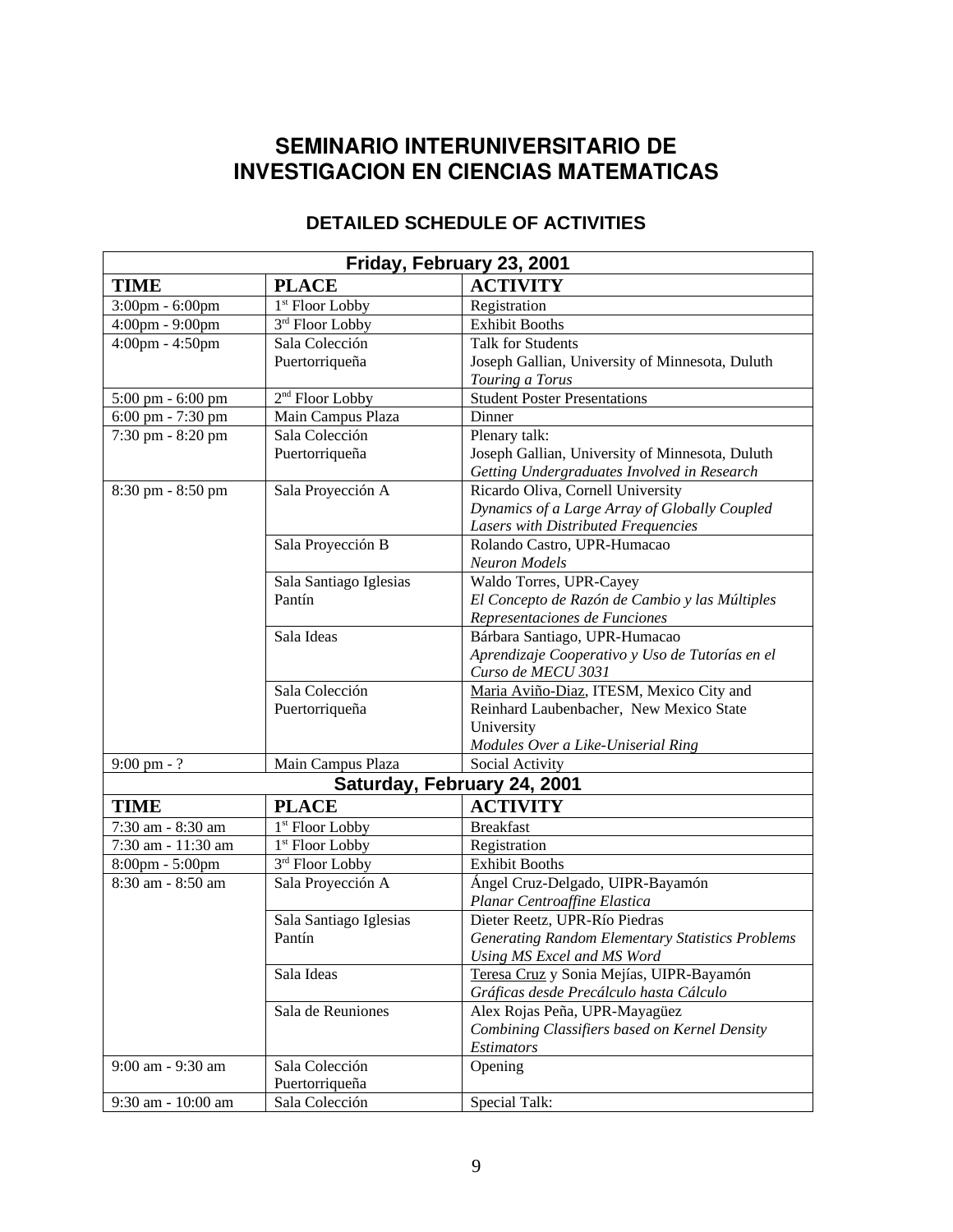|                     | Puertorriqueña         | Barbara Deuink, National Security Agency<br>How the National Security Agency Employs |
|---------------------|------------------------|--------------------------------------------------------------------------------------|
|                     |                        | Mathematicians                                                                       |
| 10:10 am - 11:00 am | Sala Colección         | Plenary Talk                                                                         |
|                     | Puertorriqueña         | Susan Landau, Sun Microsystems Laboratories                                          |
|                     |                        | Designing Cryptography for the Twenty-first Century                                  |
| 11:15 am - 11:35 am | Sala Proyección A      | Juan Gatica, University of Iowa                                                      |
|                     |                        | Soluciones de Sistemas de Ecuaciones Diferenciales                                   |
|                     |                        | Funcionales Dependientes del Estado del Sistema                                      |
|                     | Sala Proyección B      | H. Gooransarab, UPR-Mayagüez                                                         |
|                     |                        | An Estimate for Holder Exponent of Green Functions                                   |
|                     |                        | Associated with Julia Sets of Polynomials                                            |
|                     | Sala Santiago Iglesias | Patricia Hernández R., Enrique Ruiz G., Alvaro                                       |
|                     | Pantín                 | Duque S.J., y F. Novoa,                                                              |
|                     |                        | Pontificia Universidad Javeriana                                                     |
|                     |                        |                                                                                      |
|                     |                        | Simulador Computacional para las Máquinas de Post                                    |
|                     | Sala Ideas             | G. Aponte, A. Quintero, E. Pagán, S. Balet, M.                                       |
|                     |                        | Nazario, y W. Velázquez, UPR-Río Piedras                                             |
|                     |                        | Múltiples Escenarios de Aprendizaje                                                  |
|                     | Sala de Reuniones      | Wolfgang Rolke, UPR-Mayagüez                                                         |
|                     |                        | How to Choose Between Competing Theories                                             |
|                     | Sala Colección         | Oscar Moreno and F. Castro, UPR-Río Piedras                                          |
|                     | Puertorriqueña         | An Improved Weil Bound for a Class of Singular                                       |
|                     |                        | Curves                                                                               |
| 11:40 am - 12:00 m  | Sala Proyección A      | Krzysztof Rozga, UPR-Mayagüez                                                        |
|                     |                        | On Certain Class of Solutions of Einstein Equations                                  |
|                     | Sala Proyección B      | Lev Steinberg, UPR-Mayagüez                                                          |
|                     |                        | Dislocations in Study of PDE Instabilities                                           |
|                     | Sala Santiago Iglesias | Anna Ovanesova, UPR-Mayagüez                                                         |
|                     | Pantín                 | Crack Detection in Frame Structures Using Wavelet                                    |
|                     |                        | Transforms                                                                           |
|                     | Sala Ideas             | Jossie V. de Varona, UIPR-Metro                                                      |
|                     |                        | Matemáticas con Excel: La TI-83 Como una                                             |
|                     |                        | Alternativa Práctica en el Salón de Clases                                           |
|                     | Sala de Reuniones      | Robert Acar, UPR-Mayagüez                                                            |
|                     |                        | Random Algorithms for the Ising Model in Image                                       |
|                     |                        | Processing                                                                           |
|                     | Sala Colección         | Luis F. Cáceres Duque, UPR-Mayagüez                                                  |
|                     | Puertorriqueña         | An Effective Procedure for Minimal Bases of Ideals                                   |
|                     |                        | in $Z[x]$                                                                            |
| 12:00 m - 2:00 pm   | Cafetería              | Lunch                                                                                |
| 2:00 pm - 2:50 pm   | Sala Colección         | Plenary Talk                                                                         |
|                     | Puertorriqueña         | Charles Johnson, College of William and Mary                                         |
|                     |                        | What are the Bad Two-Letter Words?                                                   |
| 3:00 pm - 3:20 pm   | Sala Proyección A      | Errol Montes Pizarro, UPR-Cayey                                                      |
|                     |                        | Bifurcación de Deformaciones Axisimétricas en un                                     |
|                     |                        | Cilindro Circular                                                                    |
|                     | Sala Proyección B      | Arturo Portnoy, UPR-Mayagüez                                                         |
|                     |                        | Identification of the Dynamics of Systems Modeled                                    |
|                     |                        | with Fractional Integro-differential Operators                                       |
|                     | Sala Santiago Iglesias | Juan A. Quintana Lugo, PUCPR                                                         |
|                     | Pantín                 | 3-Cuerdas en Cuadrados de Caminos de Hamilton                                        |
|                     | Sala Ideas             | Daniel McGee and José Ensenat, UPR-Mayagüez                                          |
|                     |                        |                                                                                      |
|                     |                        | Creating a System for Internet Quizzes and Tutorials                                 |
|                     |                        | for Calculus                                                                         |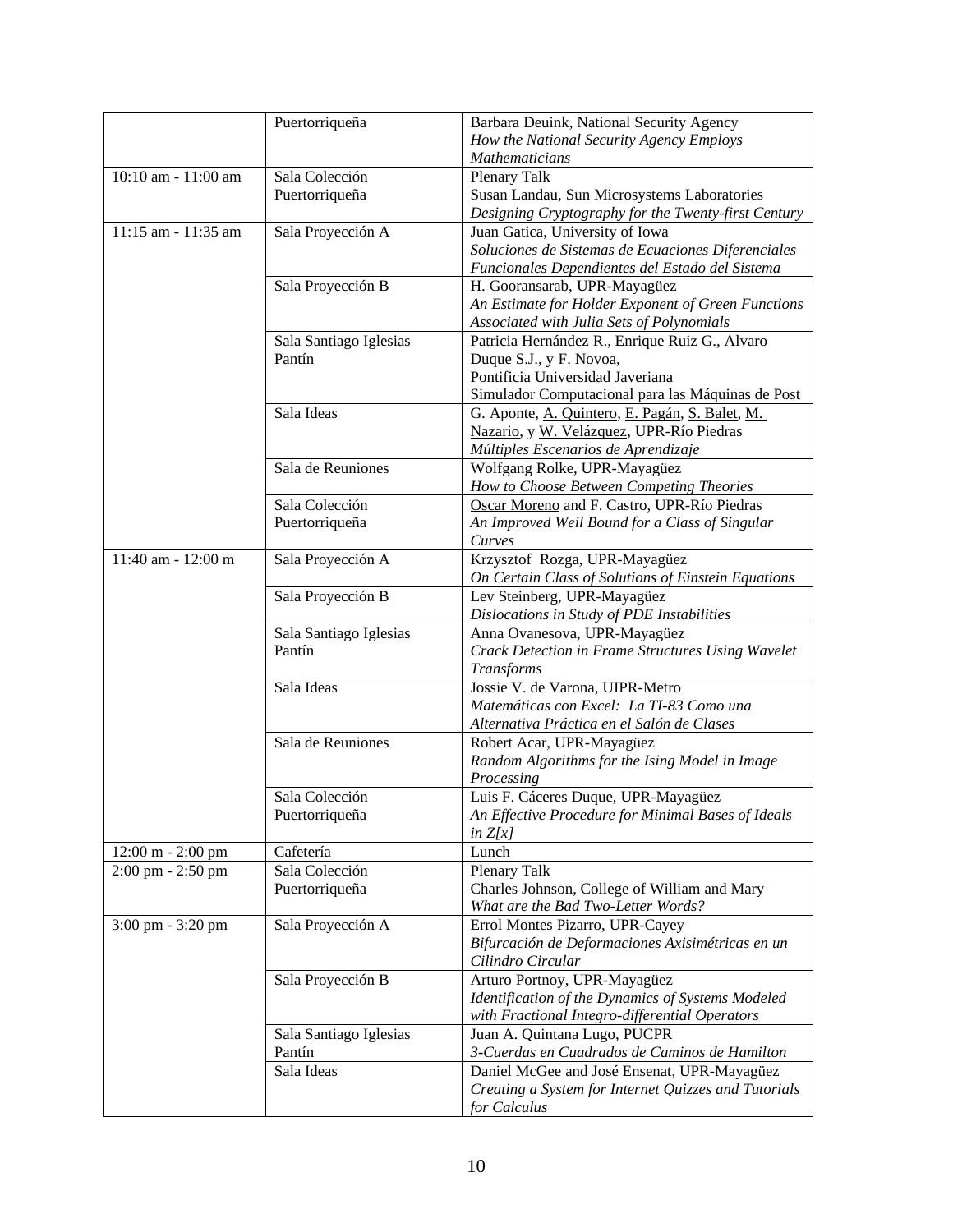|                   | Sala de Reuniones                             | Julio Quintana, UPR-Mayagüez                       |
|-------------------|-----------------------------------------------|----------------------------------------------------|
|                   |                                               | Un Perfil Socioeconómico de los Municipios de      |
|                   |                                               | Puerto Rico-1990: Uso del Análisis Factorial y     |
|                   |                                               | Otras Técnicas Estadísticas                        |
|                   | Sala Colección                                | Francis N. Castro, UPR-Río Piedras                 |
|                   | Puertorriqueña                                | On the Genus of the Composite Field of an Artin-   |
|                   |                                               | Schreier and RKummer Extensions                    |
| 3:30 pm - 3:50 pm | Sala Proyección A                             | Dennis Collins, UPR-Mayagüez                       |
|                   |                                               | Thermodynamic Modeling of Moral Codes              |
|                   | Sala Proyección B                             | Alberto Marrero, University of Iowa                |
|                   |                                               | The Tensor Algebra, the Toeplitz Algebra and the   |
|                   |                                               | Cuntz-Pimsner Algebra associated to a C*-          |
|                   |                                               | correspondence                                     |
|                   |                                               | H. L. Janwa and A. K. Lal, UPR Río Piedras         |
|                   | Sala Santiago Iglesias<br>Pantín              |                                                    |
|                   |                                               | A Generalized Decoding Algorithm for Expander      |
|                   |                                               | Codes on Some Multi-partite Graphs                 |
|                   | Sala Ideas                                    | Alan Krautstengl, UPR-Humacao                      |
|                   |                                               | A Note on the Eigenvalue Inclusion Regions for     |
|                   |                                               | <b>Block Partitioned Matrices</b>                  |
|                   | Sala de Reuniones                             | Lida Uribe, UPR-Río Piedras                        |
|                   |                                               | Sobre los cortes del cubo-5                        |
|                   | Sala Colección                                | M. E. Adams, State University of New York and      |
|                   | Puertorriqueña                                | Wieslaw Dziobiak, UPR Mayagüez                     |
|                   |                                               | Q-Universal Quasivarieties of Bounded Lattices     |
| 4:00 pm - 4:20 pm | Sala Proyección A                             | Pablo V. Negrón-Marrero, UPR-Humacao               |
|                   |                                               | Axisymmetric Deformations of Cylinders Under       |
|                   |                                               | Lateral Compression--The Nonlinear Problem         |
|                   | Sala Proyección B                             | Daniel McGee and Elisa Maldonado,                  |
|                   |                                               | UPR-Mayagüez                                       |
|                   |                                               | Neural Networks and TraditionalStatistical Methods |
|                   | Sala Santiago Iglesias                        | Sul-young Choi, Le Moyne College and Puhua         |
|                   | Pantín                                        | Guan, UPR Rio Piedras                              |
|                   |                                               | Large Proper Subgraphs of Graphs with Each Vertex  |
|                   |                                               | Degree at Least 3                                  |
|                   | Sala Ideas                                    | Rolando Cid, UPR-Cayey                             |
|                   |                                               | El Computador y el Programa "Cabri II" en la       |
|                   |                                               | Enseñanza y Aprendizaje de la Geometría con un     |
|                   |                                               | Enfoque Basado en lo Experimental                  |
|                   | Sala de Reuniones                             | Edwin Morera y Segundo Díaz                        |
|                   |                                               | <b>UPR Cayey</b>                                   |
|                   |                                               | Matemática Preuniversitaria en el Colegio          |
|                   |                                               | Universitario de Cayey                             |
|                   | Sala Colección                                | H. Janwa, UPR-Río Piedras                          |
|                   | Puertorriqueña                                | Expander Graphs, Codes, Sequence Designs: Their    |
|                   |                                               | <b>Links and Applications</b>                      |
| 4:30 pm - 5:00 pm |                                               |                                                    |
|                   |                                               |                                                    |
|                   | Sala Colección                                | Organizational Meeting for the XVII SIDIM          |
| 5:00 pm - 5:30 pm | Puertorriqueña<br>3 <sup>rd</sup> Floor Lobby | <b>Closing Activities</b>                          |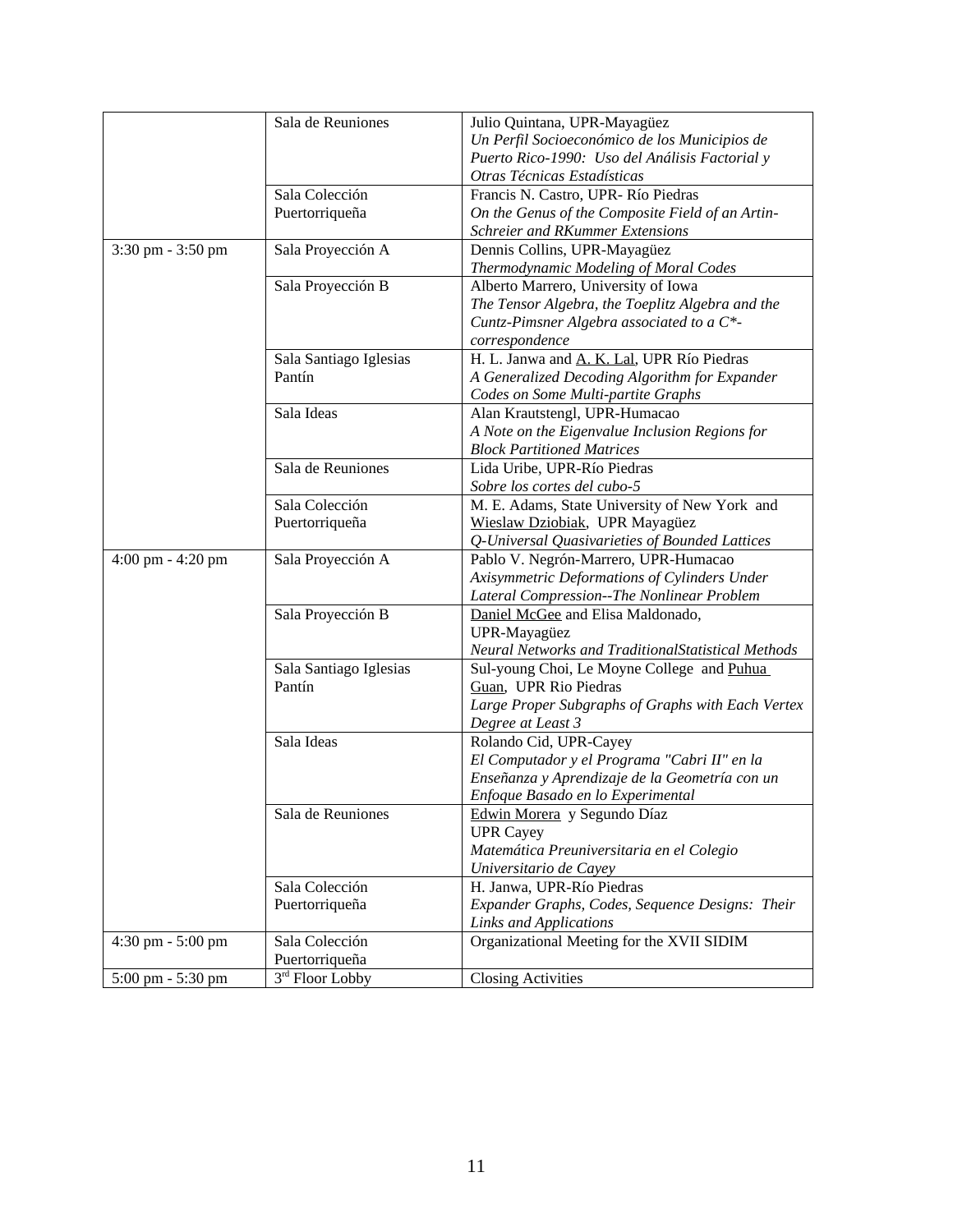# **ABSTRACT OF INVITED PRESENTATIONS**

# **TOURING A TORUS**

Joseph Gallian

*University of Minnesota, Duluth*

This talk concerns the problem of traversing an m by n directed grid embedded on a torus so that each vertex is visited exactly once before returning to the starting position. We also consider generalizations and variations on this theme. We conclude with an application to computer graphics.

## **GETTING UNDERGRADUATES INVOLVED IN RESEARCH**

Joseph Gallian

*University of Minnesota, Duluth*

Although involving undergraduates in research has been a long standing practice in the experimental sciences, it has only been recently that undergraduates have been involved in research in mathematics in significant numbers. In this talk I discuss in general terms such things as how to get started in involving undergraduates in research, the benefits of undergraduate research to faculty and students, how to find suitable research problems, and what is considered to be undergraduate research.

## **WHAT ARE THE BAD TWO-LETTER WORDS?**

Charles R. Johnson

#### *College of William and Mary*

A "word" in two letters is an arbitrary (finite) string of juxtaposed A´s and B´s (e.g. ABAABB). A long standing problem from physics suggests the following question: which words evaluated at any two positive definite matrices guarantee a matrix with all positive eigenvalues? Such words are called "good" and any other words "bad". We give some of the motivation for this question and discuss recent work about it. The work involves combinatorics and computation, as well as matrix theory and can be understood at an elementary level. Part of the work is joint with Chris Hillar, an undergraduate participant in the William and Mary REU program. A number of tantalizing questions in the area remain.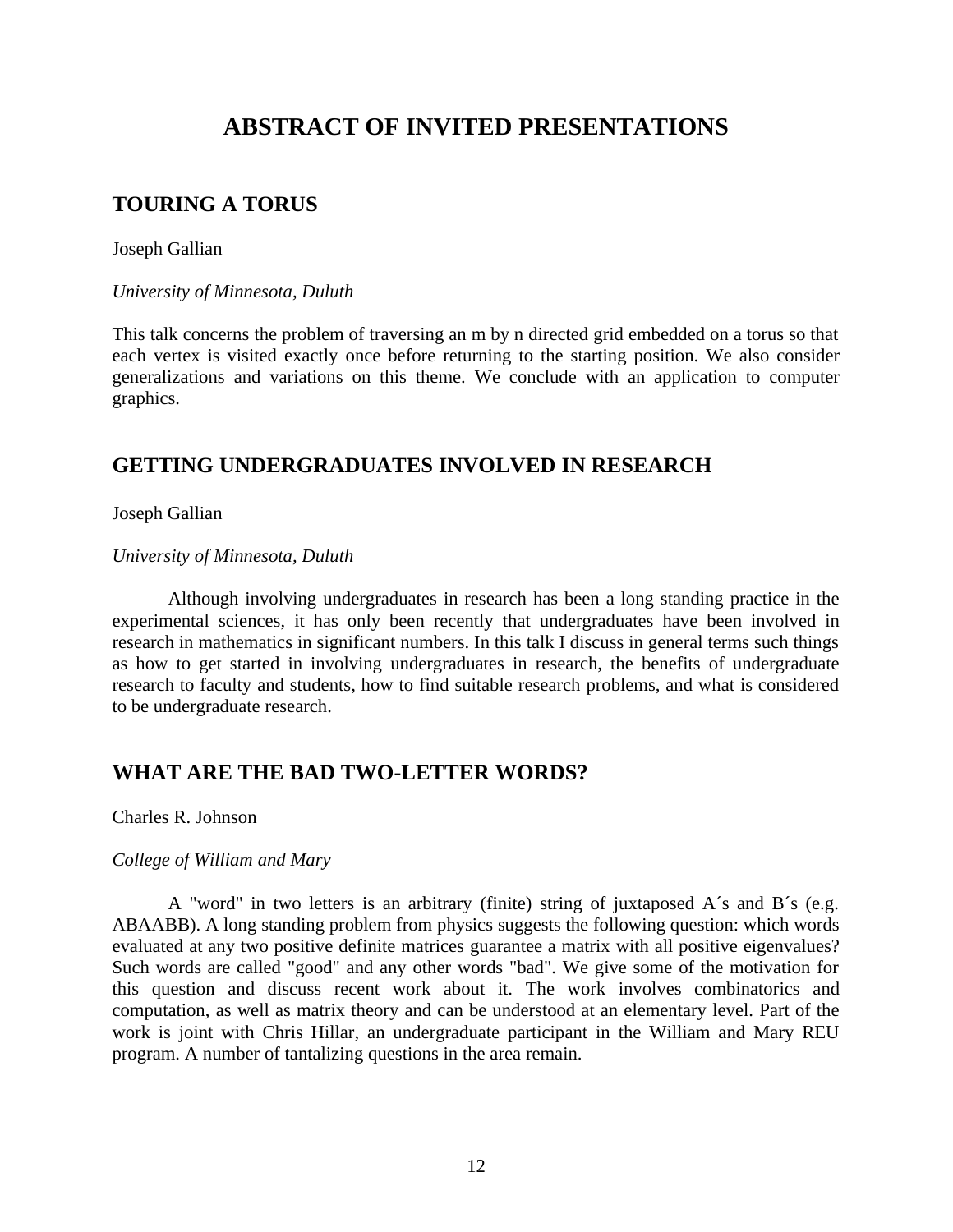### **DESIGNING CRYPTOGRAPHY FOR THE TWENTYFIRST CENTURY**

#### Susan Landau

#### *Sun Microsystems Laboratories*

Two millennia ago cryptography was in its infancy, with simple alphabetic shifts the standard. A thousand years led to more complex mathematical encipherment schemes. In the new millennium, the Internet, networked world, and the even more recent wireless one, provide plenty of challenge to cryptographers.

With their reliance on elementary number theory, public-key systems have captured mathematicians' imagination. But the workhorse cryptoalgorithm is a private-key one, the Data Encryption Standard (DES). In use since 1977, with a 56-bit key, DES is no longer secure. Rijndael, an algorithm with 128-, 192-, and 256-bit keys has been chosen to succeed it. Meanwhile handheld wireless devices have changed the public-key world, and small key size and fast computation have become even more important.

In this talk, I will survey two topics: the design ideas behind private key systems, and in particular Rijndael, and the elliptic curve public-key systems that are likely to replace earlier public-key systems.

### **HOW THE NATIONAL SECURITY AGENCY EMPLOYS MATHEMATICIANS**

#### Barbara Deuink

#### *National Security Agency*

NSA claims to be the world's largest employer of mathematicians. Well, what do they do with them once they employ them? This talk will address the various assignments mathematicians are given to fulfill the NSA mission, which is very similar to any high-tech company's work.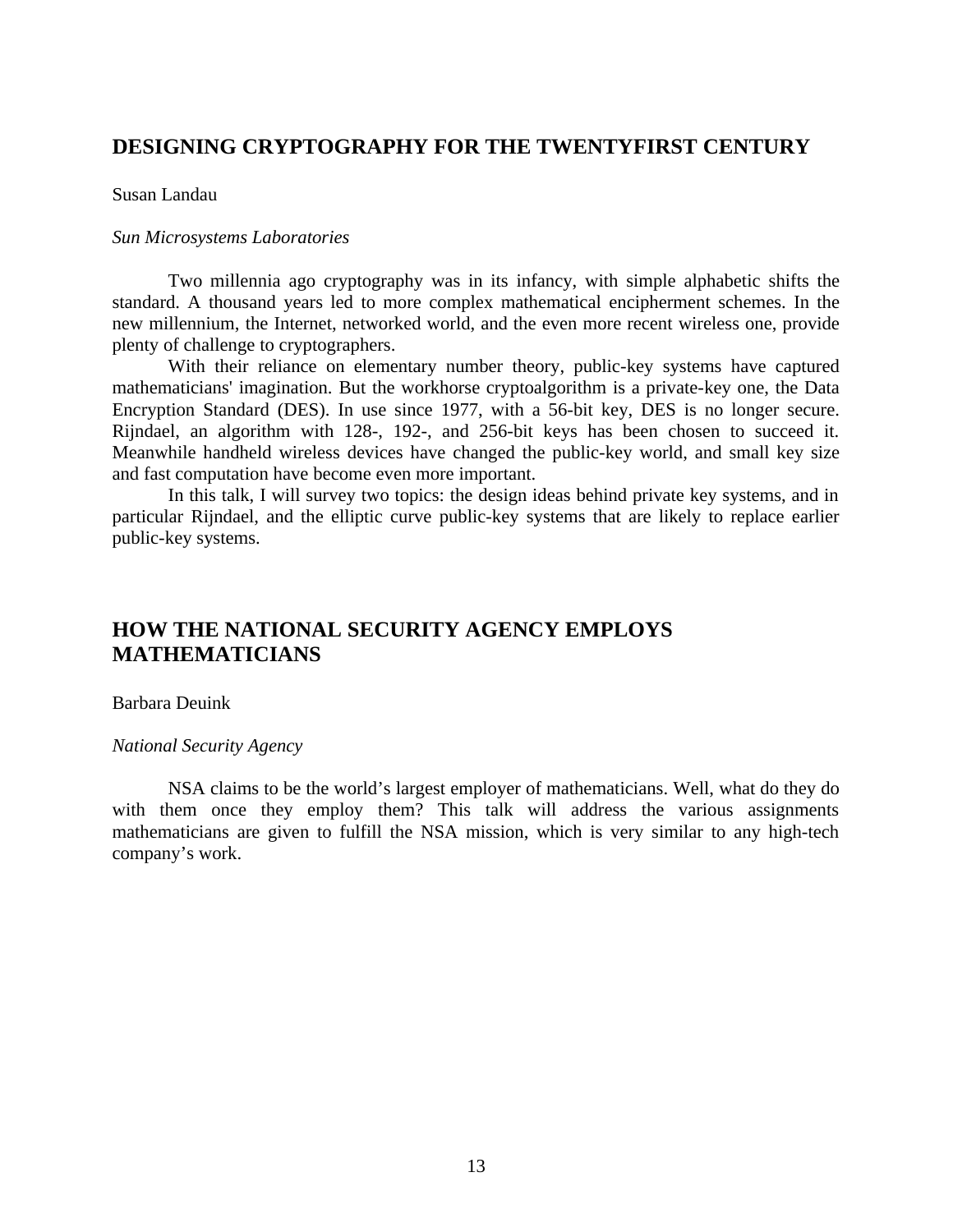### **ABSTRACTS OF CONTRIBUTED PRESENTATIONS**

### **RANDOM ALGORITHMS FOR THE ISING MODEL IN IMAGE PROCESSING**

#### Robert Acar

*University of Puerto Rico, Department of Mathematics, Box 9018, Mayagüez, P.R. 00681-9018*

 Several models for image segmentation can be cast in variational form, meaning that they amount to minimizing a certain ``energy''. Direct iterative methods are bound to fail when the energy functional is not convex. We discuss the principles and implementation of stochastic algorithms to do the job.

### **MODULES OVER A LIKE-UNISERIAL RING**

Maria Alicia Aviño-Diaz $^1$  and Reinhard Laubenbacher $^2$ 1 *ITESM, Mexico City* <sup>2</sup>*New Mexico State University*

Let R be the pullback ring of the rings  $R_1$  and  $R_2$  over a common ring L that is  $R = \{R_1 \rightarrow L\}$  $\leftarrow$  R<sub>2</sub> }.In "Mixed Modules over ZG, G Cyclic of Prime Order, and over Related Dedekind Pullbacks", J. Algebra 1981; L. Levy studied the separated representation of an R-module M, and described the indecomposable R-modules when  $R_1$  and  $R_2$  are Dedekind domains and L is a field k. Here we describe the separated representations of R and classify the indecomposable modules over R when  $R_1$  and  $R_2$  are uniserial rings and L is a field k.

# **AN EFFECTIVE PROCEDURE FOR MINIMAL BASES OF IDEALS IN Z[X]**

Luis F. Cáceres-Duque

#### *University of Puerto Rico at Mayagüez*

We say that the ideals of the ring R are detachable if one can decide effectively whether or not a given element of the ring is in a given finitely generated ideal of R. Using the fact that ideals of  $Z[x]$  are detachable we give an effective procedure to find a minimal basis for an ideal A of  $Z[x]$ , from a given finite set of generators for A.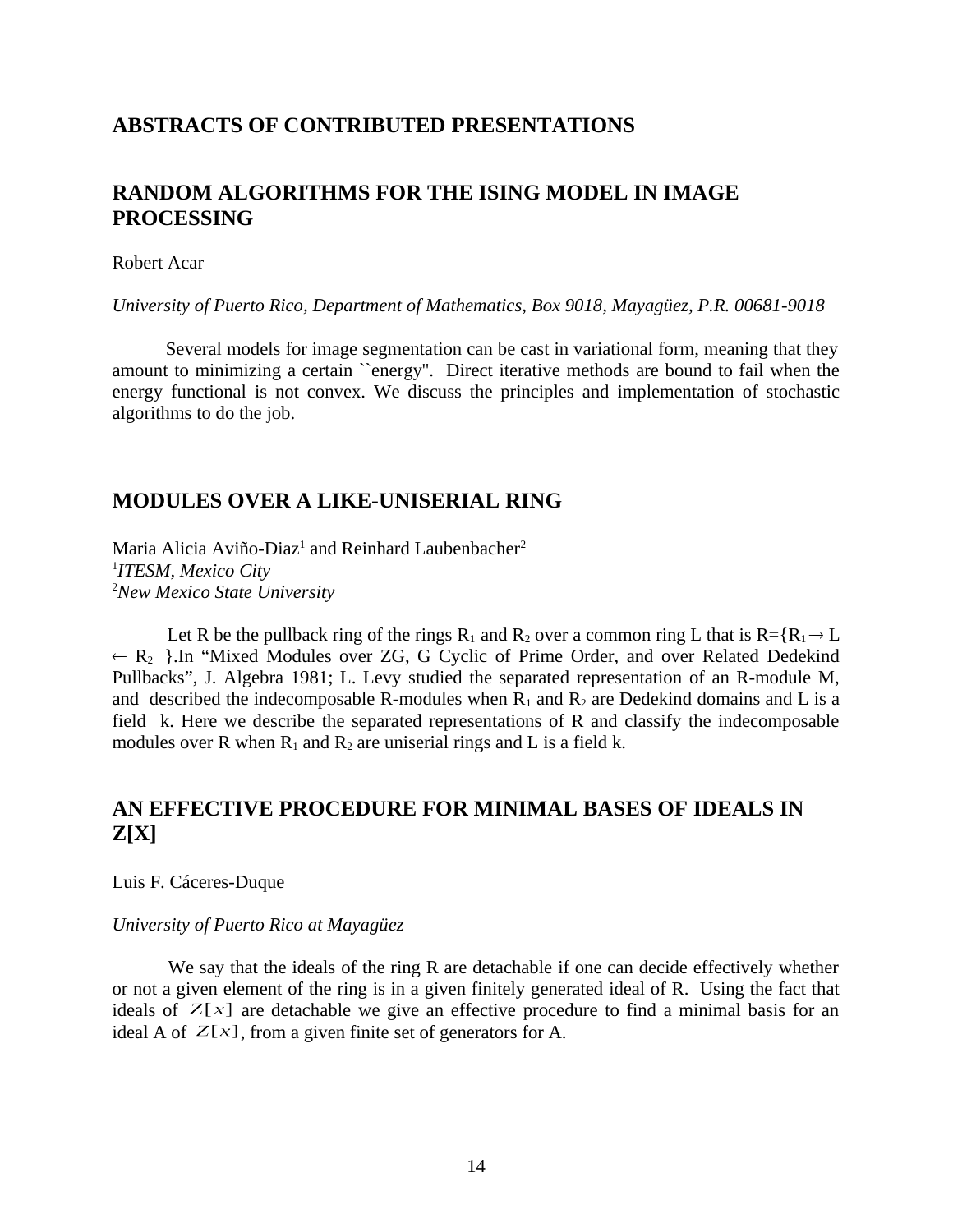# **ON THE GENUS OF THE COMPOSITE FIELD OF AN ARTINSCHREIER AND RKUMMER EXTENSIONS**

#### Francis N. Castro

*Department of Mathematics and Computer Science, University of Puerto Rico, Río Piedras*

 In this paper we compute the filtration of the ramification groups of the composite field of an ArtinSchreier and rKummer extensions. Using the result obtained about the filtration of the ramification groups, we estimate the genus of the composite field of an ArtinSchreier extension and rKummer extensions.

#### **NEURON MODELS**

Rolando Castro

*University of Puerto Rico, Department of Mathematics, Humacao, PR*

One of the most important problems in theoretical neuroscience concerns the question of how the neurons encode the information on the environment. We discuss the possibility that the information is encoded in the times between the spikes generated by the neurons. Spike trains generated by sending a complex signal to neurons models are investigated.

# **EL COMPUTADOR Y EL PROGRAMA "CABRI II" EN LA ENSEÑANZA Y APRENDIZAJE DE LA GEOMETRIA CON UN ENFOQUE BASADO EN LO EXPERIMENTAL**

Rolando Cid

*Departamento de Matemática-Física, Universidad de Puerto Rico, Colegio Universitario de Cayey, Cayey, Puerto Rico, 00737.*

El programa **"Cabri II"** fue diseñado para la enseñanza y aprendizaje de la geometría, donde se puede experimentar, explorar y descubrir propiedades de la geometría.

Esto permitiría la enseñanza de la geometría desde un punto de vista dinámico (basado en lo experimental) "**aprendiendo haciendo matemática".**

*"La fase inicial del aprendizaje de la geometría puede ser ahora llevada a cabo en forma de ciencia experimental, en la cual un estudiante podrá construir figuras geométricas, las podrá modificar desplazando los elementos básicos y comprobará que se conservan las propiedades que tienen asociadas". Esto llevaría a un cambio fundamental en la forma como se enseña la geometría en la escuela.*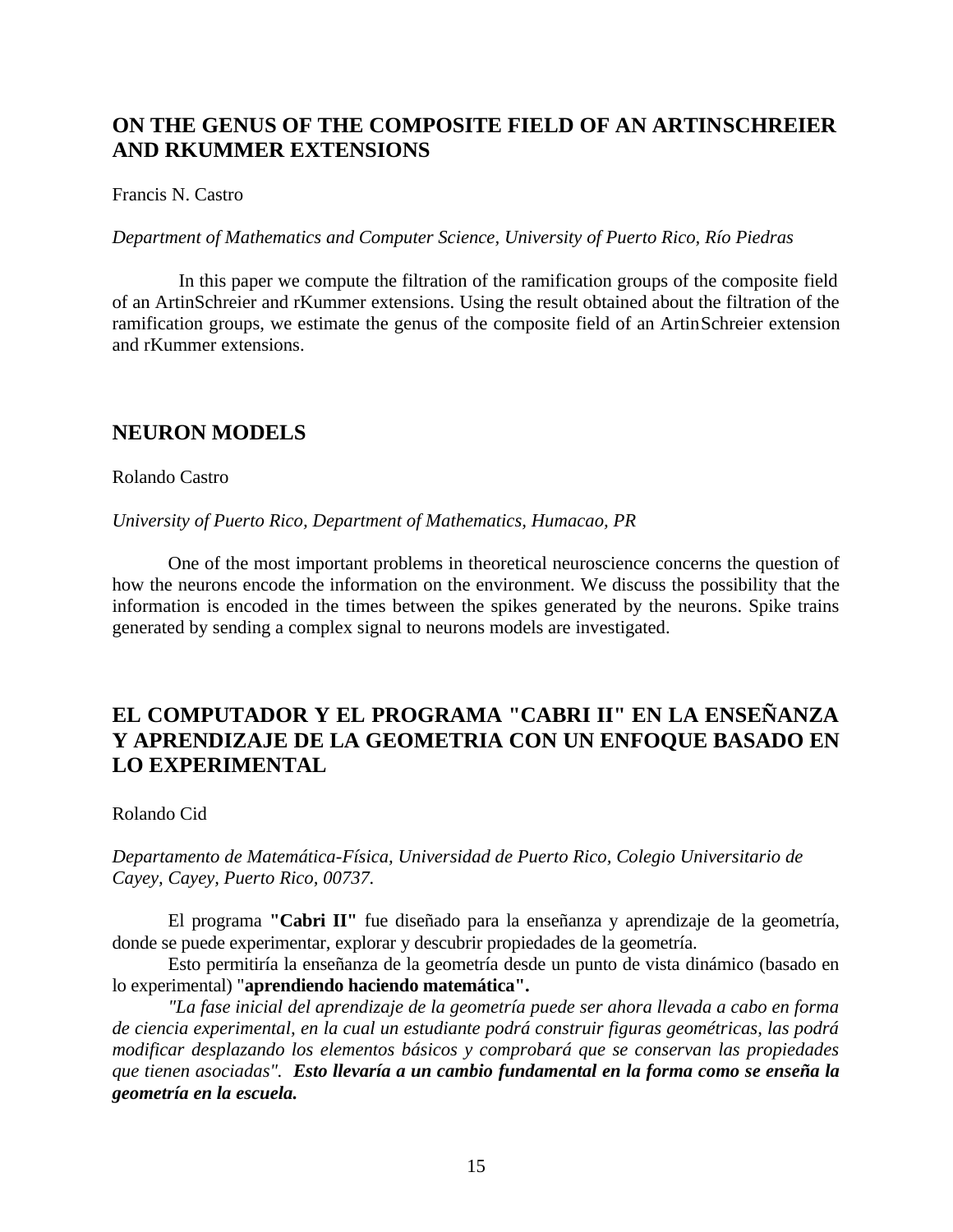**"La nueva tecnología no sólo ha simplificado los cálculos y las construcciones gráficas sino que ha cambiado la naturaleza de los problemas importantes para la matemática y los métodos que utilizan los matemáticos para investigarlos"**. Puesto que la tecnología está cambiando la mátemática y sus usos, entendemos que: "los estudiantes deben aprender a utilizar la computadora para procesar información y para investigar y resolver problemas".

El maestro debe estar consciente de que para mantener el interés y la motivación de nuestros jóvenes en la sala de clase, tiene que utilizar recursos instruccionales como la computadora, Sotfware instrucionales y educativo, entre otros.

#### **THERMODYNAMIC MODELING OF MORAL CODES**

Dennis G. Collins

#### *Department of Mathematics, University of Puerto Rico at Mayagüez*

Moral codes are constraints on behavior. As such they restrict the accessible states to human behavior. To the extent that they form a hierarchical system, they may be modeled by the basic hierarchy of physical science, namely: solid, liquid, gas. Here a basic correspondence is solid – guardians or police, liquid = merchants, and gas = workers. The difference between the guardian code and the merchant code is detailed in Systems of Survival by Jane Jacobs. Basically, the guardian code centers on protecting territory, as you can experience by trying to put your hand through a solid, such as a table. On the other hand the merchant code is based on market accessibility and trade, as you can experience by moving your hand through a water basin. Which code prevails depends on temperature and pressure. Hammurabi's code and other are discussed. The idea of entropy underlies the description of phase change in physics, and a corresponding theory may be attempted for social science. Some examples are given from game theory.

Overall the social scene may be comparable to a house wherein there are some sources available for cold, such as refrigerators and air conditioners, and also some sources for heat, such a stoves and furnaces. Correspondingly there are jails for cooling off social problems, and festivals and meeting places and "hot spots" for breaking down social bonds of constraints.

### **PLANAR CENTROAFFINE ELASTICA**

Angel L. Cruz Delgado

#### *Departamento de Ciencias y Matemáticas, Universidad Interamericana de Puerto Rico, Recinto de Bayamón*

We study the centroaffine elastica curves, i.e. the curves with predetermined position and velocities at the initial and terminal points, which minimize the total square curvature  $\int_{0}^{\frac{k^2}{2}} ds$ , T free. This can be seen as an optimal control problem over a four dimensional Lie group with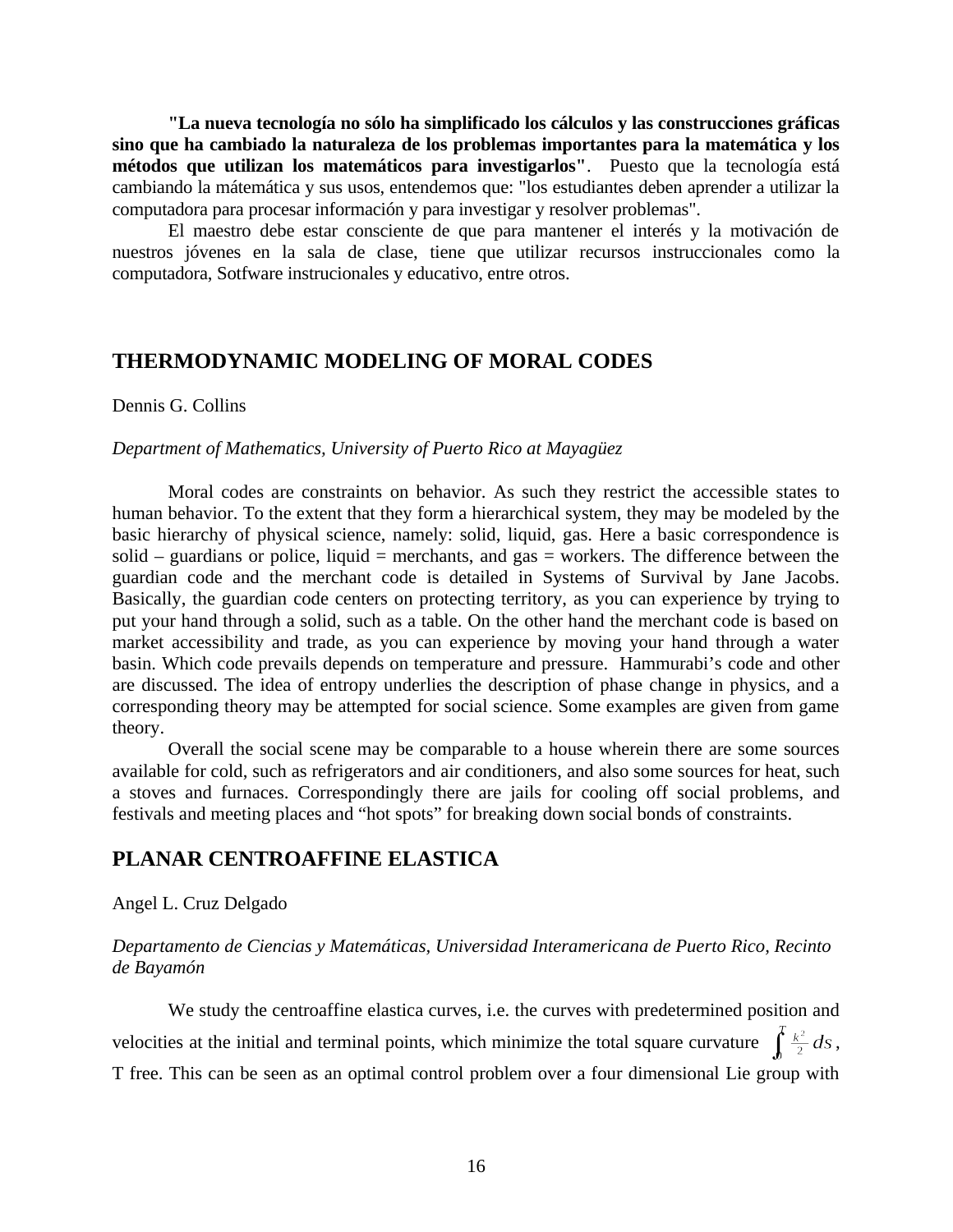two controls. We use the geometric version of the Maximum Principle, to establish necessary conditions for optimality.

# **GRÁFICAS DESDE PRECÁLCULO HASTA CÁLCULO**

Teresa Cruz y Sonia Mejías

*Universidad Interamericana de Puerto Rico - Recinto de Bayamón*

El propósito de esta investigación fue estudiar el desempeño de los estudiantes en el concepto de gráficas desde Precálculo hasta Cálculo I. Se incluyeron en el estudio todos los estudiantes de las secciones diurnas de Precálculo y Cálculo I ofrecidas por profesores a tiempo completo. La implantación se llevó a cabo con tres conglomerados de alumnos matriculados en: agosto 1997, enero 1998 y agosto 1998. Para el estudio estadístico se consideraron los datos de aquellos estudiantes que completaron la preprueba y la posprueba y ambos cuestionarios de actitud en cada asignatura. Se hizo prueba de t y de confiabilidad de la preprueba y posprueba. Además, se hizo la prueba comparativa de la preprueba y posprueba en forma individual, grupal y total.

# **MATEMÁTICAS CON EXCEL : LA TI-83 COMO UNA ALTERNATIVA PRÁCTICA EN EL SALÓN DE CLASES**

Jossie V. de Varona

#### *Universidad Interamericana de PR, Recinto Metropolitano*

 Uso de las hojas de cálculo electrónicas (Excel) en matemáticas y la alternativa de usar la calculadora gráfica TI-83 como una hoja de cálculo electrónica ("spread sheet"). Se muestra la ventaja que esto brinda al profesor en el salón de clases, particularmente cuando no se tiene una computadora disponible. Se discute la importancia de esta estrategia y como realmente puede enriquecer el entendimiento de conceptos fundamentales y simplificar procesos algebraicos. Se presenta el tema a través de algunas aplicaciones variadas y a la luz de los estándares de matemáticas.

### *Q***-UNIVERSAL QUASIVARIETIES OF BOUNDED LATTICES**

M. E. Adams<sup>1</sup> and W. Dziobiak<sup>2</sup>

<sup>1</sup>*Department of Mathematics, State University of New York, New Paltz, NY 12561* <sup>2</sup>*Department of Mathematics, University of Puerto Rico, Mayagüez, PR 0681-9018*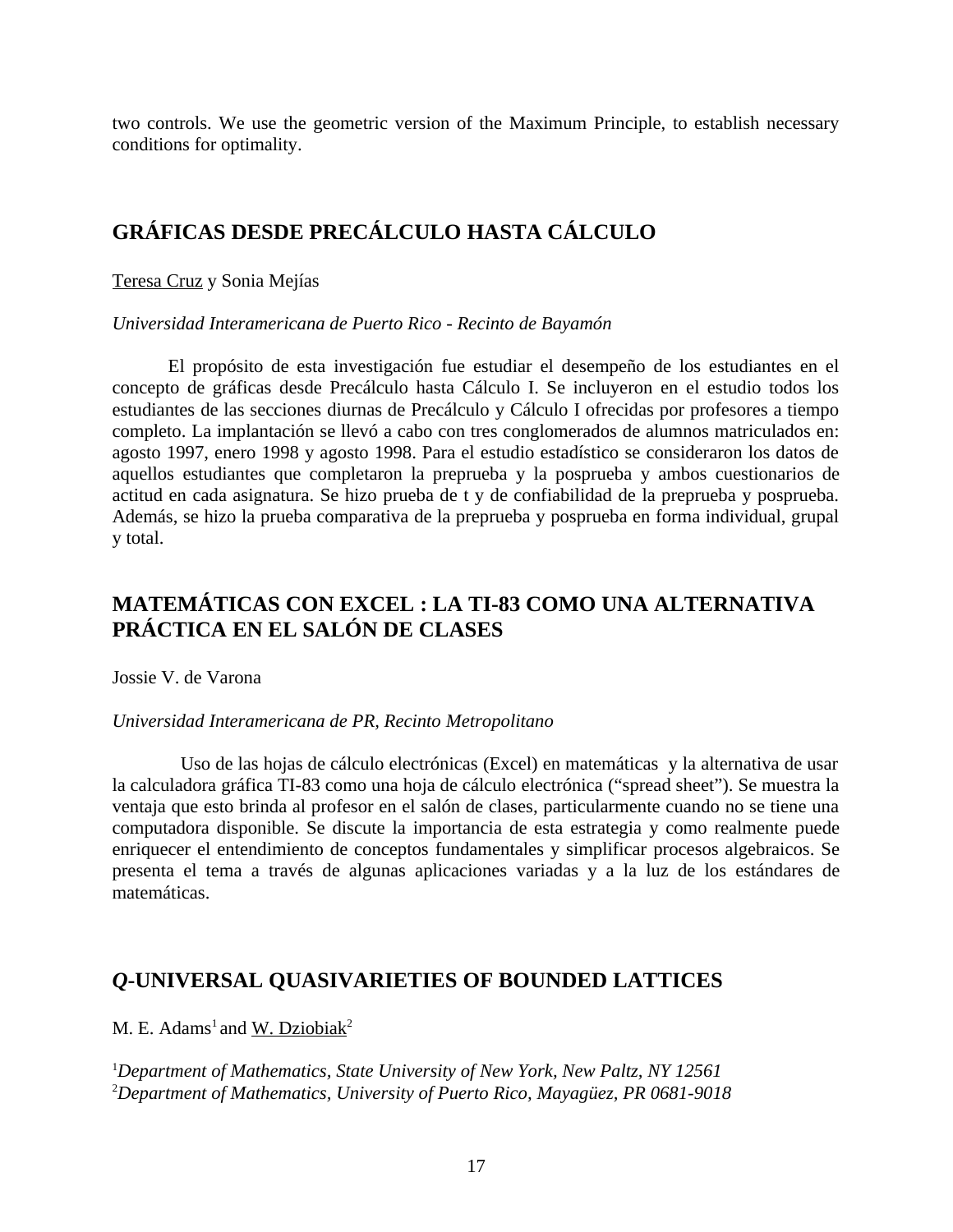A quasivariety **A** of algebraic systems of finite type is said to be *Q*-*universal* if, for any quasivariety **B** of finite type, *L*(**B**) is a homomorphic image of a sublattice of *L*(**A**), where *L*(**A**) and *L*(**B**) are the lattices of quasivarieties contained in **A** and **B**, respectively. In [1], we proved that if a quasivariety **A** of bounded lattices contains a finite non-distributive simple lattice, then **A** is *Q*-universal. In the talk, we show that the opposite implication is not true. We exhibit an uncountable family  $(A_i : i \leq 2^\omega)$  of quasivarieties of bounded lattices each of which contains no simple non-distributive lattice and each of which is *Q*-universal.

#### **References**

[1] M.E. Adams and W. Dziobiak, *Every finite-to-finite universal quasivariety is Q-universal*, Algebra Universalis (to appear).

### **SOLUCIONES DE SISTEMAS DE ECUACIONES DIFERENCIALES FUNCIONALES DEPENDIENTES DEL ESTADO DEL SISTEMA**

Juan A. Gatica

*Departamento de Matemáticas, Universidad de Iowa*

Consideraremos problemas del tipo  $x'(t) = f(t,x(t),x(g(t)))$ , donde los valores de la función g dependen de la historia previa de la solución del sistema en estudio. Se describirá condiciones suficientes para determinar la existencia, unicidad y continuabilidad de problemas de valor inicial para ecuaciones de este tipo.

### **AN ESTIMATE FOR HOLDER EXPONENT OF GREEN FUNCTIONS ASSOCIATED WITH JULIA SETS OF POLYNOMIALS**

H. Gooransarab

#### *Department of Mathematics, University of Puerto Rico, Mayagüez, Puerto Rico haedeh@cs.uprm.edu*

Green functions associated with Julia sets of polynomials are Holder continuous. In this article, we will relate the Holder exponent with critical values of Green function. To do this, we will use the estimate for characteristic exponent of a polynomial.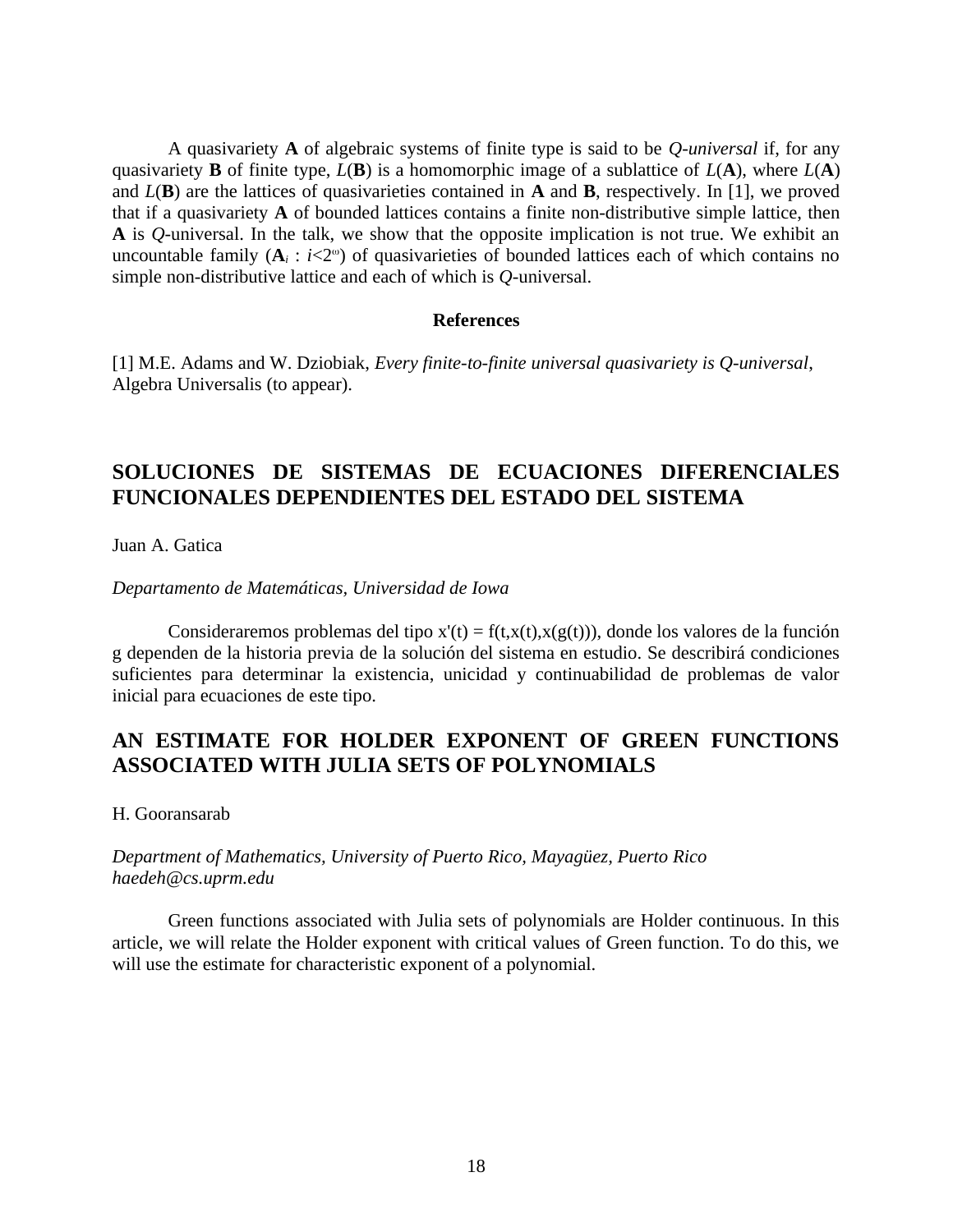# **LARGE PROPER SUBGRAPH OF GRAPHS WITH EACH VERTEX DEGREE AT LEAST 3**

Sul-young Choi<sup>1</sup> and Puhua Guan<sup>2</sup>

<sup>1</sup>*Dept. of Mathematics, Le Moyne College, Syracuse, NY 13214* <sup>2</sup>*Dept. of Math. & Comp. Sciences, University of Puerto Rico, Río Piedras, PR 00931*

Let G be a graph with n vertices and 2n-1 edges, each vertex of G has degree at least 3. Erdos asked the following question: Is it true there is a positive number c such that for every n there is a proper subgraph of G with at least cn vertices and each vertex has degree at least 3? We construct a family of graphs satisfying the condition of the problem but the proper subgraph with each vertex has degree at least 3 can not have more than square root of n vertices.

# **EXPANDER GRAPHS, CODES, SEQUENCE DESIGNS: THEIR LINKS AND APPLICATIONS<sup>1</sup>**

H. Janwa

*Department of Mathematics and Computer Science, University of Puerto Rico, Rio Piedras, PR 00931*

<sup>1</sup>Supported in part by the NSF Div Of Computer-Communications Research (C-CR) Grant CCR-*9814981, http://www.interact.nsf.gov/cise/ (H.Janwa (PI), O.Moreno (Co-PI))*

In this talk, I will present some of my current research work in Expander Graphs, Coding Theory, Sequence Design, Cryptography, and Data Compression*. (With collaborators, O. Moreno, H.F. Mattson, Jr., A.K. Lal, R. M. Wilson, G. McGuire, S.S. Rangachari, and others.)*

In particular, I will present my work with O. Moreno in the construction of good expander graphs (fundamental building blocks for network design) from coding theory, sequence design, and cryptography (fundamental areas of communication sciences). Expander graphs formed a basic building block for the famous  $O(\log n)$  depth parallel sorting network design, and they have host of other applications in Computer Science, in Communication Sciences, and in Mathematics.

Also, will describe results on the construction of good low-density parity check (LDPC) codes from sequences of good expander graphs. (Work with A.K. Lal).

In Janwa and Moreno ([ISIT97]), we introduced the notion of projective coset graphs of linear codes whose eigenvalues and expansion coefficients are expressed in terms of exponential sums that naturally occur in coding theory, in the design of sequences, and in building efficient cryptosystems (three fundamental areas of paramount importance in Computer and Communication Sciences). These projective coset graphs have helped us in the constructions of Ramanujan graphs and other good expander graphs that have highly desirable properties for practical applications (IEEE-TIT, to be submitted).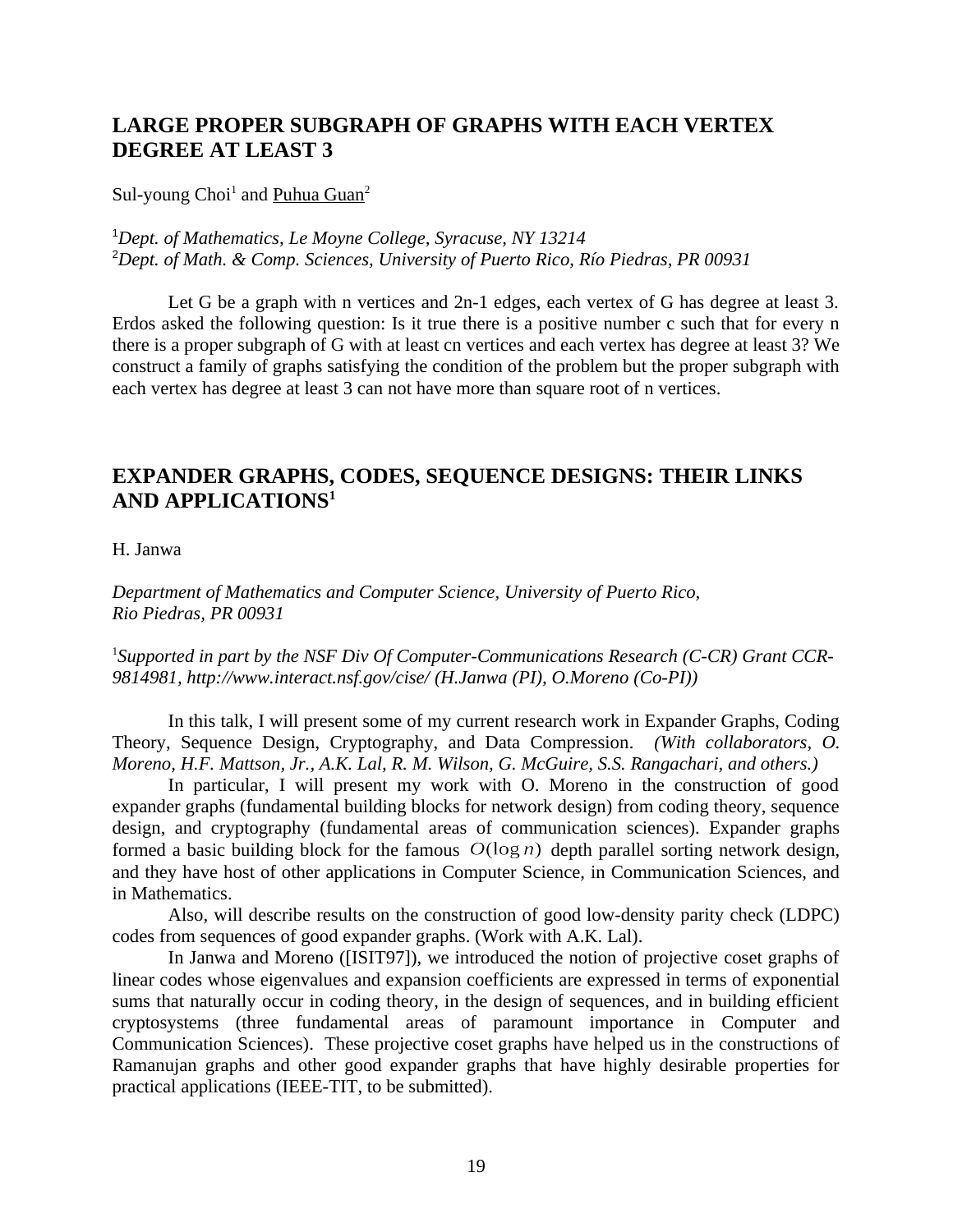In this talk, I will a brief survey of further work on expander graphs, codes, and sequence designs, their links and applications. I will establish relations among parameters and symmetries of various objects and then use them to derive new results and constructions. We will see how good constructions in one area lead to good constructions in other areas. We will also see how some of the relations translate into problems such as "Riemann Hypothesis for Curves over Finite Fields", thus giving natural relations with algebraic geometric codes. Finally I will put all these results in light of their suitability for applications to areas such as low-density parity check codes, McElice Type public-key cryptosystems, and sparse network topologies (work with A.K. Lal/ O. Moreno/ and H.F. Mattson Jr. respectively.)

I will also give a brief introduction to my research work on other areas of coding theory, cryptography, sequence designs, and data compression, with various collaborators that have bearing on the topics under consideration.

### **A GENERALIZED DECODING ALGORITHM FOR EXPANDER CODES BASED ON SOME MULTI-PARTITE GRAPHS**

H. L. Janwa and  $A$ . K. Lal<sup>1</sup>

*Department of Mathematics and Computer Science, University of Puerto Rico, Rio Piedras Campus, P.O. Box: 23355, San Juan, PR 00931-3355*

<sup>1</sup>*The second author is on leave from Indian Institute of Technology, Kanpur, India, and currently visiting UPR.*

Zémor presented a decoding algorithm for expander codes that corrects, with no extra cost in complexity, 12 times more errors than the original algorithm of Sipser and Spielman in case the expander graphs is the edge-vertex graph of a *d*-regular bipartite graph. We generalize the algorithm of Zémor for expander codes based on some multi-partite graphs. The algorithm can be implemented using the same complexity as that of the above algorithms. A lower bound on the error-correcting capability of the algorithm is obtained, yielding a lower bound on the minimum distance of the code. Some applications are also presented.

### **A NOTE ON THE EIGENVALUE INCLUSION REGIONS FOR BLOCK PARTITIONED MATRICES**

Alan Krautstengl

Department of Mathematics, University of Puerto Rico at Humacao

The basic facts about Gerschgorin type inclusion regions are discussed, with the emphasis on non-singularity equivalent characterizations. The concept of minimal Gerschgorin set is developed. The main results of the generalization to the partitioned case (solution of the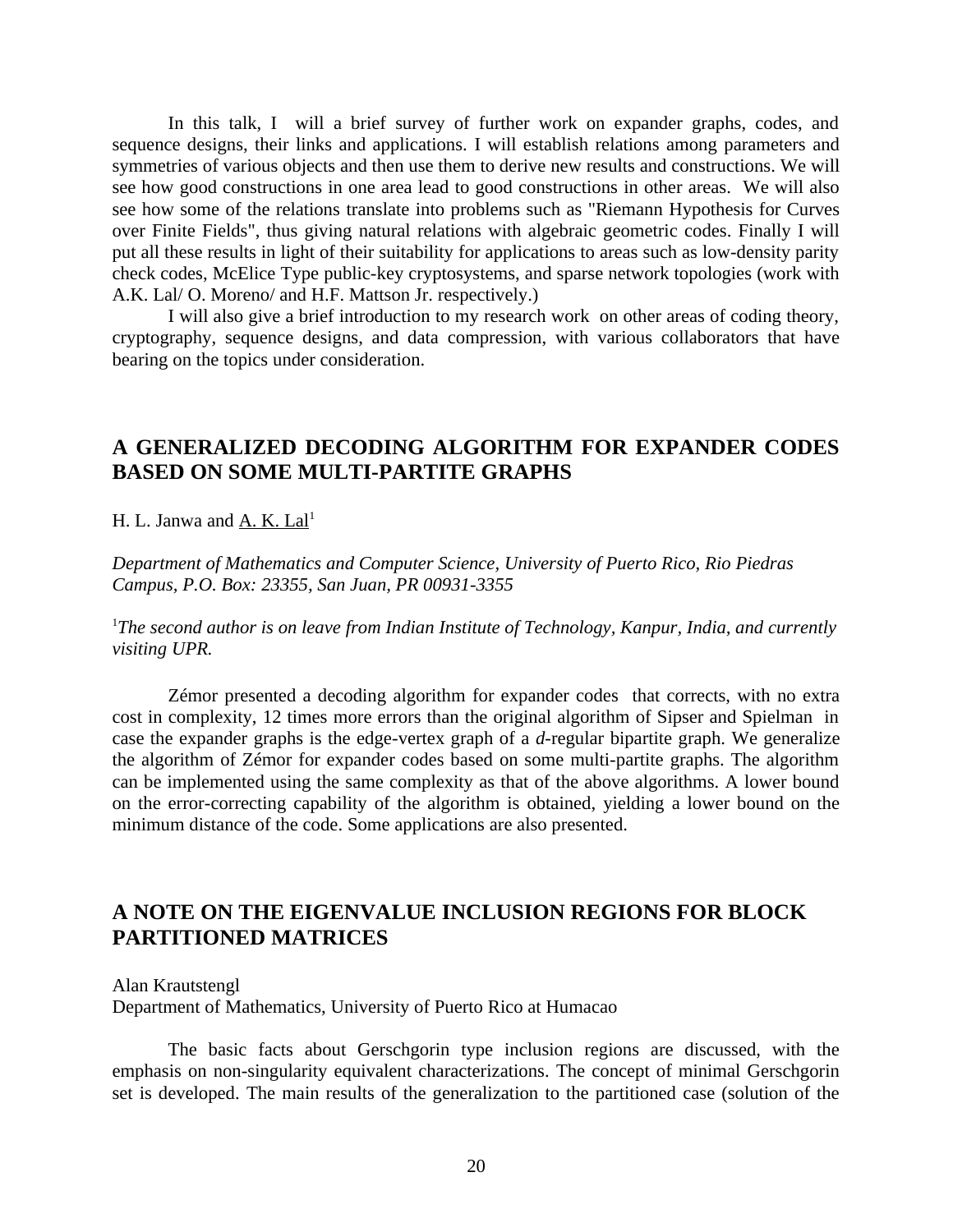Varga's conjecture, partition monotonicity result) are stated. Finally, the open problems are presented.

## **THE TENSOR ALGEBRA, THE TOEPLITZ ALGEBRA AND THE CUNTZ-PIMSNER ALGEBRA ASSOCIATED TO A C\*- CORRESPONDENCE**

Alberto Marrero

*Department of Mathematics, University of Iowa*

Given a  $C^*$ -algebra A and a  $C^*$ -correspondence E we define the following algebras associated it: the Tensor Algebra, the Toeplitz Algebra and the Cuntz-Pimsner Algebra. Also we will present an important example of C\*-correspondence and applications of these algebras especially to graphs, and an important example of a dynamical system.

### **NEURAL NETWORKS AND TRADITIONAL STATISTICAL METHODS**

Daniel McGee and Elisa Maldonado

#### *Departamento de Matemáticas, Apartado 9018, Mayagüez, PR 00681-9018*

The framingham heart study lasted over 40 years and is the most complete study of health characteristics and associated cardiovascular history. From these data were formulated regression models to obtain the probability of various cardiovascular endpoints over time. In this presentation, we will present an overview of the work that was done with the framingham study and will present the design of our current project where we plan to compare the effectiveness of non-traditional statistical methods, neural networks in particular, to create biostatistical models.

### **CREATING A SYSTEM FOR INTERNET QUIZZES AND TUTORIALS FOR CALCULUS**

#### Daniel McGee and Jose Ensenat

#### *Departamento de Matemáticas, Apartado 9018, Mayagüez, PR 00681-9018*

Internet Quizzes are a common part of many educational packages. However, formats for various packages differ immensely. With the aid of the U.S. Department of Education, we have initiated a coordinated effort in Puerto Rico to create a public domain program to give internet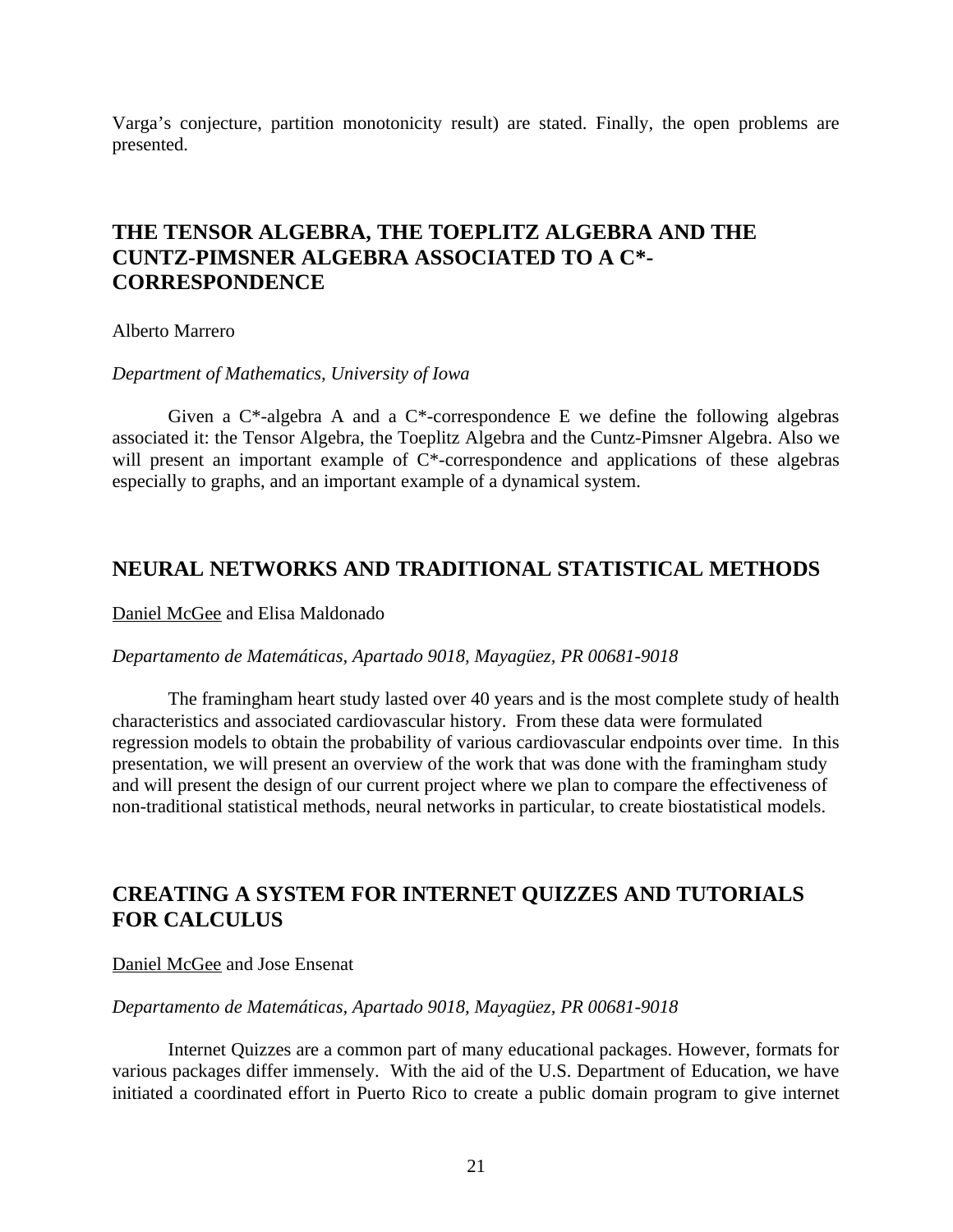quizzes and to create large public domain databases of questions for many topics. In this presentation we will present the design of our current materials and study on how internet quizzes may be effectively applied in Calculus courses.

# **BIFURCACIÓN DE DEFORMACIONES AXISIMÉTRICAS EN UN CILINDRO CIRCULAR**

Errol L. Montes-Pizarro

*Departamento de Matemática-Física, Universidad de Puerto Rico, Colegio Universitario de Cayey, Cayey, Puerto Rico, 00737.*

Este es un trabajo en progreso en el que estamos estudiando el problema de bifurcación de soluciones para las ecuaciones que describen las deformaciones axisimétricas (soluciones conocidas en inglés como ``barreling solutions'') de un cilindro circular sólido y elástico sometido a compresión uniaxial. Usamos el sistema de ecuaciones parciales cuasilineales de la teoría matemática de elasticidad junto a condiciones de frontera mixtas de tracción y posición que hacen de este problema uno genuinamente nolineal. Nuestro objetivo principal es aplicar técnicas de continuación para estudiar bifurcaciones globales en el sentido de Rabinowitz. Usamos algunas extensiones a la teoría de grado topológico de Leray y Schauder obtenidas recientemente por T. Healey y H. Simpson.

### **AN IMPROVED WEIL BOUND FOR A CLASS OF SINGULAR CURVES**

Oscar Moreno and Francis Castro

#### *University of Puerto Rico, Río Piedras Campus*

In 1949 Weil gave his conjectures that were called the Riemann Hypothesis for nonsingular varieties over finite fields. Weil proved it for the particular case of non-singular curves, and the general case was done by Deligne[1]. Singular curves of the Artin-Schreier type were also shown to satisfy the Riemann hypothesis. This was done using complicated arguments from Galois theory.

In the present paper we introduce a class of singular curves that we call divisible curves. These curves include the Artin-Screier curves, as well as some new classes and we prove:

- 1) Divisible curves satisfy the Riemann hypothesis.
- 2) Using the techniques of Moreno-Moreno [2] we improve Weil's bound for the class of divisible curves. More precisely we give a p-adic Serre Bound for divisible curves.

On the other hand the method of proof is fairly elementary when compared to the above mentioned techniques from Galois theory.

#### **REFERENCES**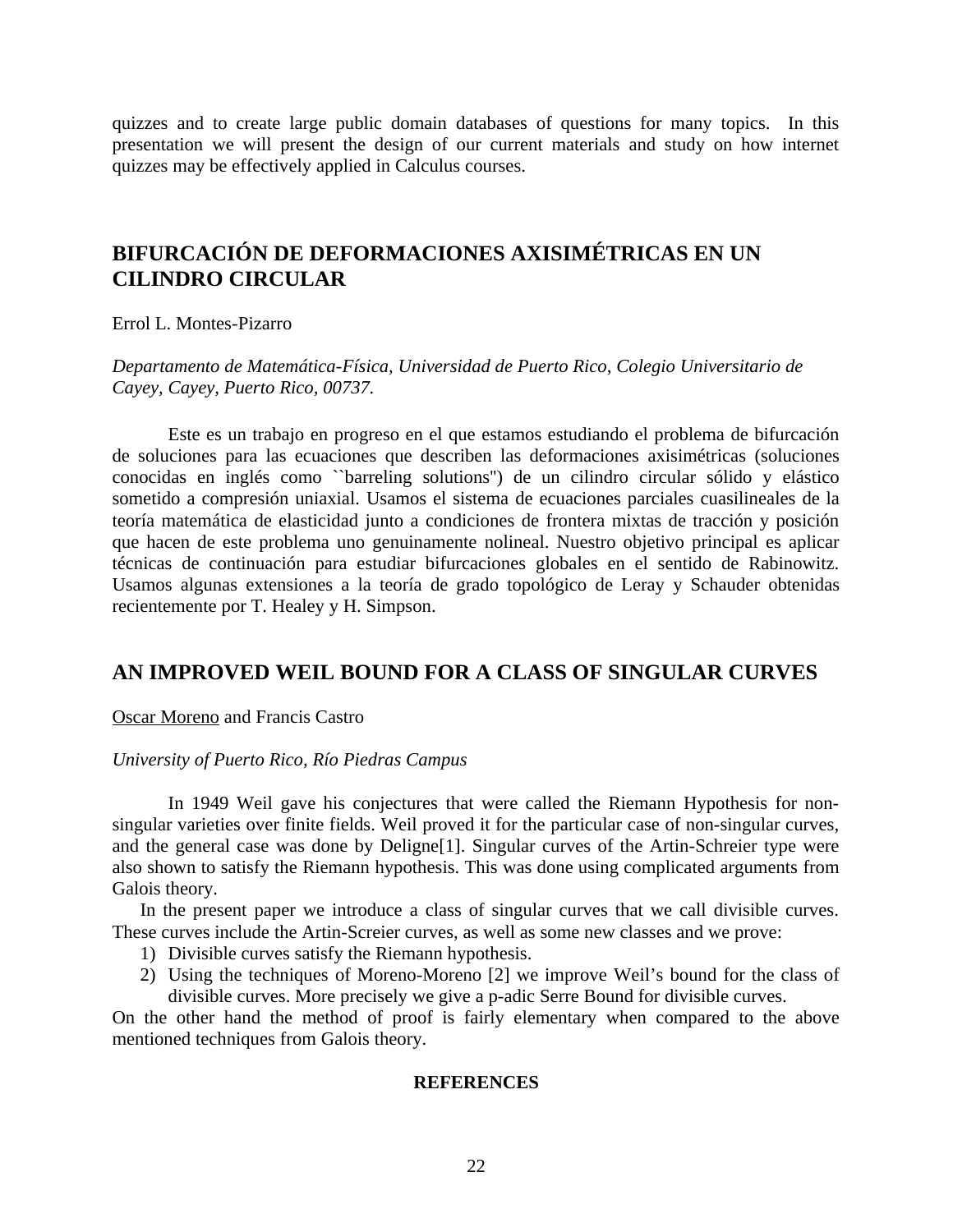- *1)* P. Deligne, La conjecture de Weil, I, *Inst. Hautes Études Sci. Publ. Math.* **43** (1974), 273- 308.
- *2)* Oscar Moreno and Carlos Moreno, A p-Adic Serre Bound, *Finite Fields and their Applications, Vol 4, No 3, July 1998, 201-217.*

# MATEMÁTICA PREUNIVERSITARIA EN EL COLEGIO UNIVERSITARIO DE CAYEY

#### Edwin Morera y Segundo Díaz

#### *Departamento de Matemática-Física, Universidad de Puerto Rico en Cayey*

El curso sin crédito de Matemática Preuniversitaria (Mate 002) se comenzó a ofrecer a los estudiantes que no aprobaban el examen de ubicación que ofrecía el Departamento de Matemática-Física del Colegio Universitario de Cayey (CUC) y necesitaban el curso de Precálculo en su currículo. Para el año 1979 se comenzó a permitir a los estudiantes que obtuvieran 650 o más en la Prueba de Aprovechamiento de Matemática (PAM) que ofrece el College Board (CB) tomar el curso de Precálculo sin tomar la Matemática Preuniversitaria. Los estudiantes que no tenían la puntuación indicada pasaban a Matemática 3-4. Los estudiantes que deseaban entrar a Precálculo en el segundo semestre se ubicaban en secciones especiales de Matemática 4 (actualmente Mate 3042). En estas secciones se enfatizaba la parte remediativa, si el estudiante obtenía B o A podía matricularse en Precálculo I.

A principio del 1980 se desligó la Matemática 3-4 de la fase remediativa. Surge el curso de Matemática Remedial ( Mate 0005, actualmente se le llama Matemática Preuniversitaria) para atender a los estudiantes que no tenían la puntuación mínima de 650 en PAM del CB. Mientras los cursos de Matemática 3-4 solamente lo tomaban los estudiantes de las facultades de Artes y Pedagogía como requisitos de sus programas. Inicialmente los estudiantes se matriculaban en Mate 0005 a través de la oficina del registrador, por razones legales, el curso pasó a la División de Educación Continua.

Actualmente el requisito para tomar el curso de Precálculo I es el curso de Mate 3004 o su equivalente. Como equivalente se permite lo siguiente: obtener 650 o más en la PAM que ofrece el CB, aprobar la experiencia de Matemática Preuniversitaria que ofrece la División de Extensión del CUC, aprobar la Prueba de Ubicación (PU) que ofrece el Departamento de Matemática-Física o tener la aprobación de el(la) Director(a) del Departamento de Matemática-Física.

A comienzo de la década del 90 surgen ciertas interrogantes sobre el curso; ¿cuán efectivo es?, ¿cuál es el desempeño en el curso de Precálculo I de los estudiantes que aprobaron el curso?, aquellos que fracasaron en el curso lo debieron tomar o sus deficiencias ameritan otra experiencia, los temas que cubre el curso son apropiados y otras. La discusión sobre el curso traspaso las fronteras del Departamento de Matemática-Física y a mediados de la década del 90 el Senado Académico discutió sobre el tema, discusión en la cual fueron más las interrogantes que surgieron que los acuerdos llegados.

El propósito del estudio fue indagar sobre las deficiencias en matemática que traen los estudiantes que toman el curso de Matemática Preuniversitaria, el desempeño en el curso de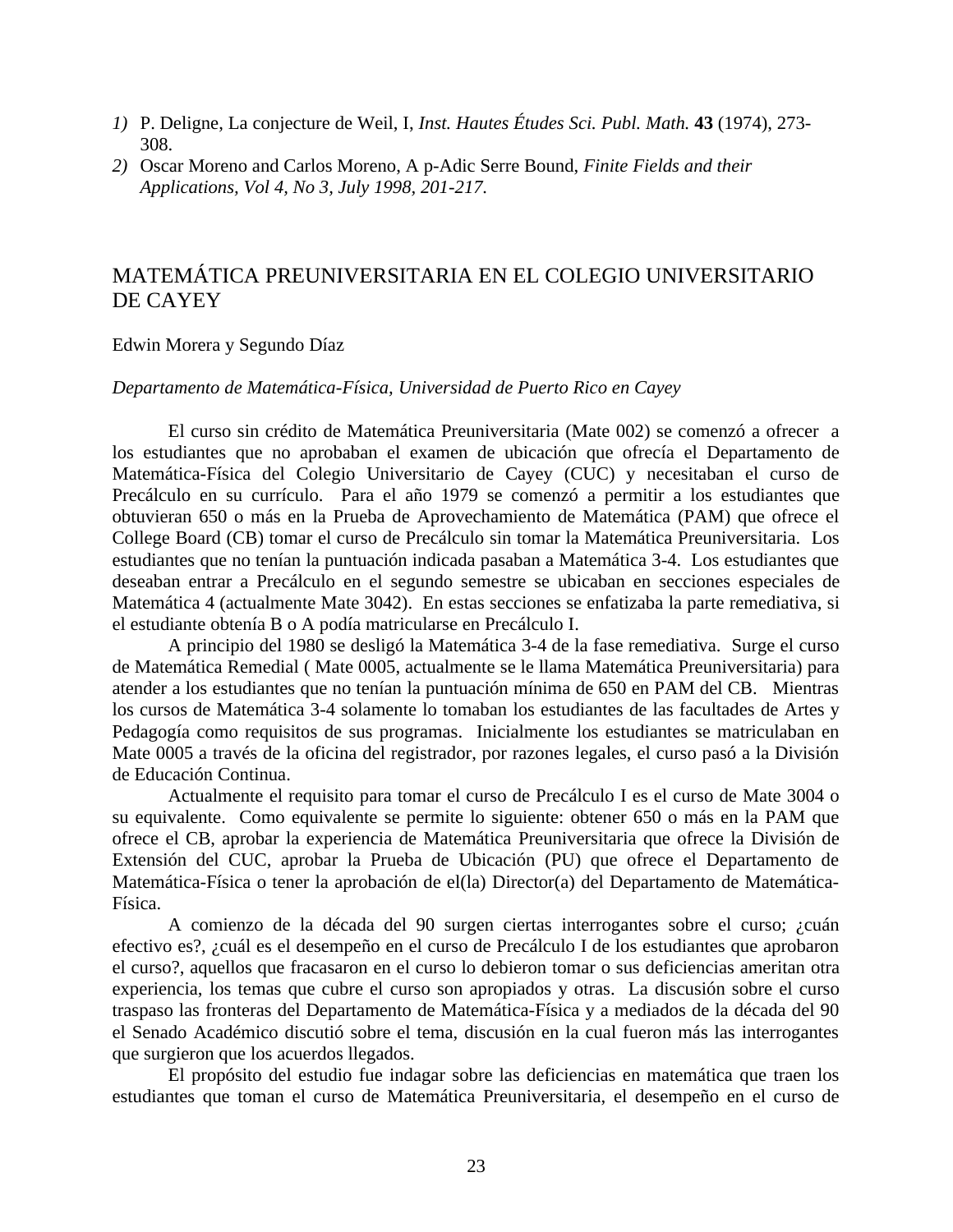precálculo de los estudiantes que aprueban el curso y la necesidad de otra experiencia para los estudiantes que fracasan en éste.

Entre los resultados más importantes del estudio se encuentran los siguientes:

- La documentación de una cota inferior en puntuación de la PAM del CB. Los jovenes que obtienen puntución menor aparentan necesitar otra experiencia distinta a la Matemática Preuniversitaria.
- Existe relación positiva entre la puntuación en la PAM del CB y el aprovechamiento en el curso de MP.
- Los estudiantes mostraron deficiencias en todas las áreas de contenido examinadas en la prueba de ubicación. En particular en el área de problemas verbales los estudiantes mostraron tener serias deficiencias.
- La documentación de escuelas de donde provienen estudiantes con deficiencias en matemáticas y donde aparentan no tener problemas.

# **AXISYMMETRIC DEFORMATIONS OF CYLINDERS UNDER LATERAL COMPRESSION--THE NONLINEAR PROBLEM**

Pablo V. Negrón-Marrero

#### *Department of Mathematics, University of Puerto Rico at Humacao*

The problem of columns under uniaxial compression has been studied extensively both experimentally and theoretically. It has been observed experimentally that when such a bar is put under compression uniaxially, it deforms first into a barreled state and eventually buckles. None of the standard theoretical models used to model such a situation, have been able to reproduce this phenomenon. This is due essentially to some of the underlying assumptions in such models, principally axisymmetry, needed to simplify the already complex equations of three-dimensional elasticity. However axisymmetry in the uniaxial compression problem rules out buckling type solutions making impossible a study of the relation between barreling and buckling in such a problem. In this talk we discuss the problem of columns under lateral compression which contrary to the uniaxial compression case, one can treat both buckling and barreling type solutions together in a fully three-dimensional setting even with the assumption of axisymmetry. We present the boundary value problem for columns under lateral compression, review some of the results concerning the linearization of such equations and their implications. Finally we discuss the necessary steps to carry out a global bifurcation analysis for such a problem using the global bifurcation results of Healey and Simpson.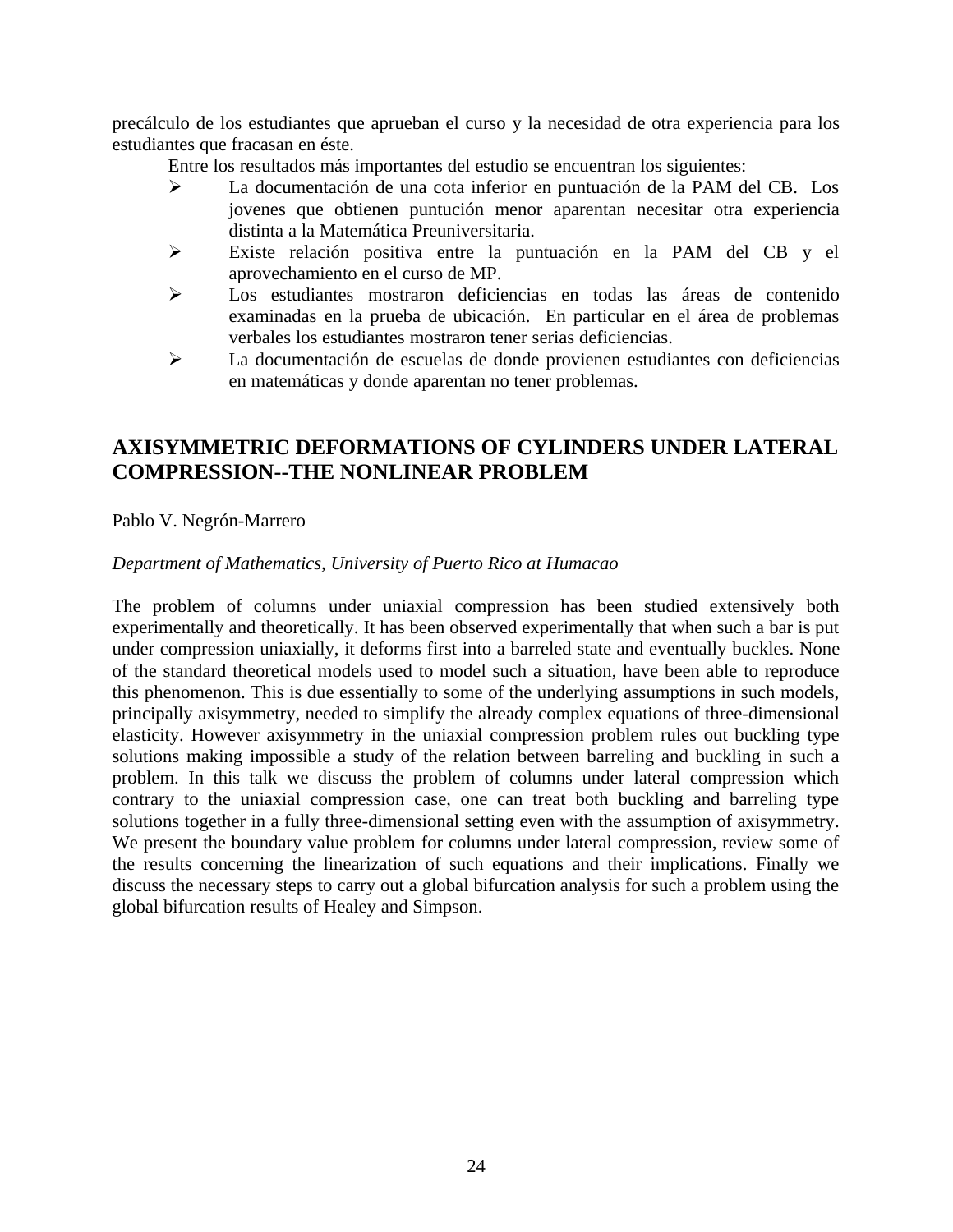### **SIMULADOR COMPUTACIONAL PARA LAS MAQUINAS DE POST**

Patricia Hernández R., Enrique Ruiz G., Alvaro Duque S.J., y Fernando Novoa R.

*Pontificia Universidad Javeriana, Bogotá, Colombia.*

Los grandes avances de la lógica y la teoría de algoritmos en el siglo XX, tienen su fundamento en la introducción de precisa del concepto de algoritmo como son las máquinas de Post y las máquinas de Turing.

Una máquina de Post es un dispositivo abstracto que intenta dar una caracterización del concepto de algoritmo. Aquí el dispositivo, que se denominará Máquina de Post¨, materializa en cierta forma los conceptos matemáticos aportados por Emil Post, que clarificaron en su tiempo la noción de algoritmo.

Se presentará un software que le permite al alumno simular algoritmos de máquinas de Post, para representar una clase de funciones aritméticas conocida como funciones recursivas. En este proceso se han elaborado algoritmos interesantes en donde en algunos casos, se ha llegado ha idear procedimientos tan importantes como la simulación primitiva de una memoria y un contador.

## **DYNAMICS OF A LARGE ARRAY OF GLOBALLY COUPLED LASERS WITH DISTRIBUTED FREQUENCIES**

#### Ricardo Oliva

#### *Department of Mathematics, Cornell University, Ithaca, NY 14853.*

We analyze a mean-field model for a large array of coupled solid-state lasers with randomly distributed natural frequencies. Using techniques developed previously for coupled nonlinear oscillators, we derive exact formulas for the stability boundaries of the phase-locked, incoherent, and off states, as functions of the coupling and pump strength and the spread of natural frequencies. For parameters in the intermediate regime between total incoherence and perfect phase locking, numerical simulations reveal a variety of unsteady collective states in which all the lasers' intensities vary periodically, quasi-periodically, or chaotically.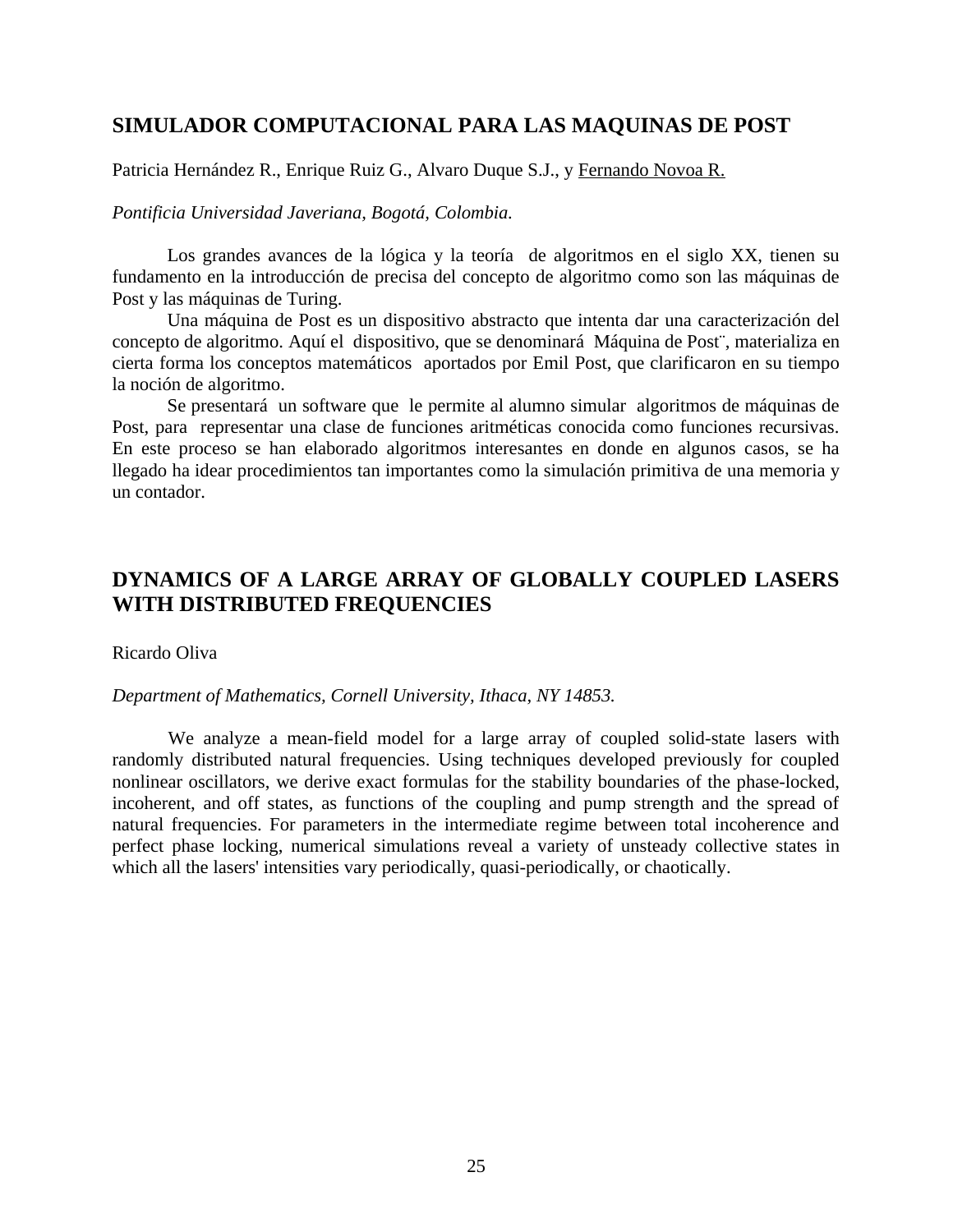## **CRACK DETECTION IN FRAME STRUCTURES USING WAVELET TRANSFORMS**

#### Anna V. Ovanesova

*Department of Mechanical Engineering, University of Puerto Rico, Mayagüez, Puerto Rico 00681-9005 email: ann@ce.uprm.edu*

Applications of wavelet transforms to detect cracks in frame structures, such as beams and plane frames, are presented. The ability of wavelets to detect small cracks in structural elements is demonstrated with numerical examples. The method requires to know only the response of the damaged structure. No information about the original undamaged structure is required. It is shown that the procedure can detect the localization of the crack by using a response signal from static or dynamic loads. Also, the response needs to be obtained only at the regions where it is suspected that the damage may be present. The results show that if optimal wavelets are selected for the analysis, they are capable to extract damage information from the response signal. Different conditions that affect the performance of wavelet analysis are studied.

### **IDENTIFICATION OF THE DYNAMICS OF SYSTEMS MODELED WITH FRACTIONAL INTEGRO-DIFFERENTIAL OPERATORS**

Arturo Portnoy

#### *Department of Mathematics, UPR at Mayagüez*

The following ideas will be discussed: fractional integro-differential operators, diffusive representation of convolutive operators, and identification of the dynamics of systems modeled with such operators. The underlying objective is to understand the dynamics of a hydrogen/oxygen PEM fuel cell.

### **3-CUERDAS EN CUADRADOS DE CAMINOS DE HAMILTON**

Juan A. Quintana Lugo

*Pontificia Universidad Católica de Puerto Rico, Departamento de Física-Matemática, 2250 Ave Las Américas suite 276, Ponce, PR 00717-0777 Email: [jquintana@pucpu.edu](mailto:jquintana@pucpu.edu)*

El cuadrado de un camino(ciclo) de Hamilton es un camino(ciclo) de Hamilton donde cada par de vértices a distancia dos en el camino(ciclo) es una arista. Una 3-cuerda es una arista que conecta dos vértices a distancia tres en el camino(ciclo). Sea *G* un grafo con *n* vértices. Posá propuso que *G* contiene el cuadrado de un ciclo de Hamilton cuando  $\delta(G) \ge 2n/3$ . Suponga que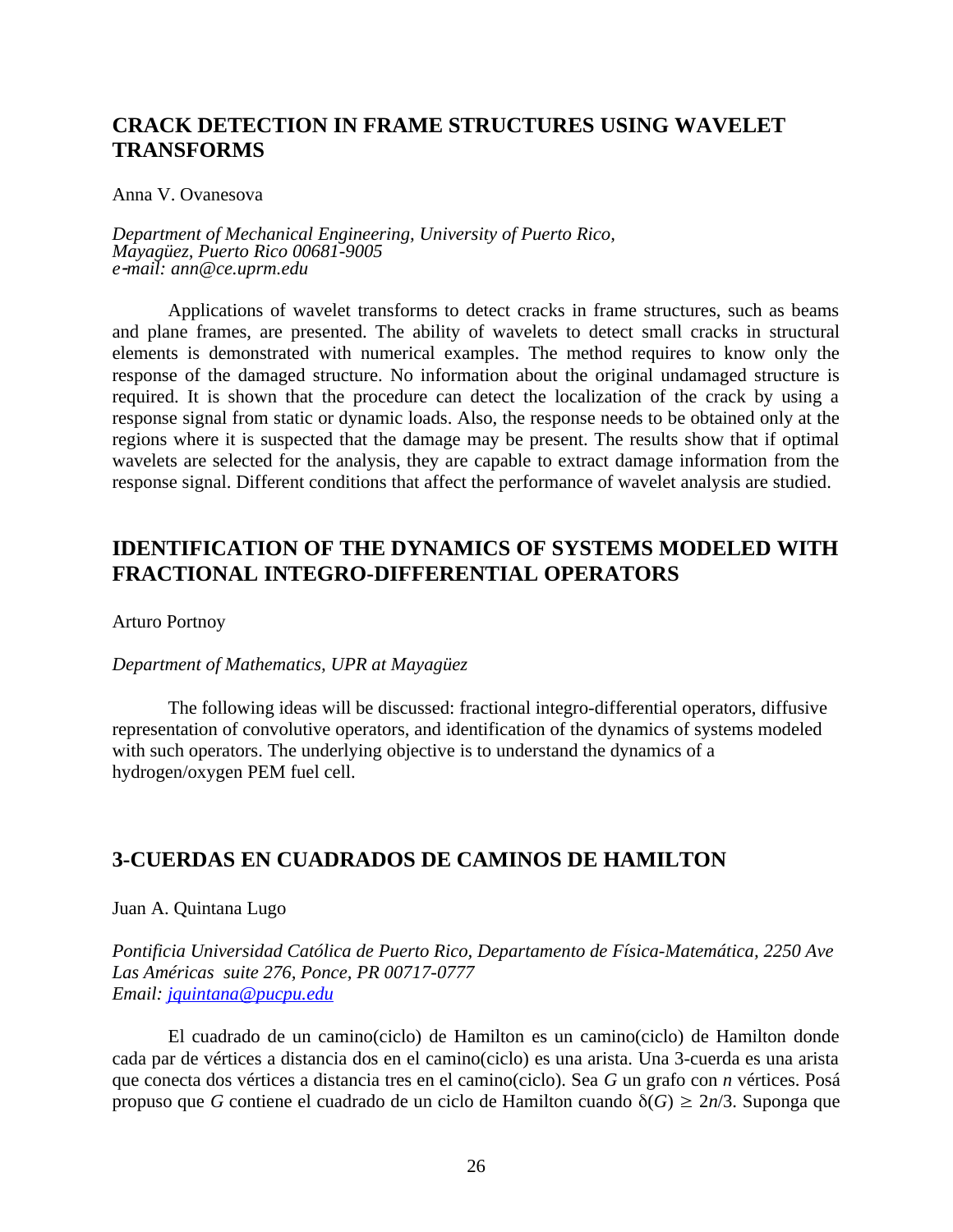F es el conjunto de todos los cuadrados de caminos de Hamilton de *G* que no tienen 3-cuerdas. Probaremos que para  $\delta(G) \geq 2n/3$  y  $\Phi^c = \emptyset$  *G* tiene el cuadrado de un ciclo de Hamilton. Este resultado podría utilizarse para desarrollar una prueba de la conjetura de Posá usando la estrategia de Dirac para probar la existencia de ciclos de Hamilton en grafos con  $\delta(G) \ge n/2$ .

### **UN PERFIL SOCIOECONOMICO DE LOS MUNICIPIOS DE PUERTO RICO –1990: USO DEL ANALISIS FACTORIAL Y OTRAS TECNICAS ESTADISTICAS**

Julio C. Quintana Díaz

*Departamento de Matemáticas, Recinto Universitario de Mayagüez, Universidad de Puerto Rico*

Se obtuvieron datos censales de 1990 de variables socioeconómicas municipales tales como: el ingreso per cápita, la mediana del valor de la vivienda, la tasa de desempleo, el por ciento de familias bajo el nivel de pobreza, etc. A estas variables se les aplicó un análisis factorial (técnica estadística multivariada), para determinar cuáles son los factores de mayor relevancia que se deben considerar al producir un perfil socioeconómico de los municipios de Puerto Rico. Se clasificaron los municipios en quintilas de acuerdo a los dos factores más importantes y se utilizaron otras técnicas como ANOVA y X2 para determinar si existían diferencias significativas entre las distintas categorías que se obtuvieron. Se presentarán los resultados de la clasificación y de los análisis correspondientes.

### **MÚLTIPLES ESCENARIOS DE APRENDIZAJE**

Gladys Aponte<sup>1</sup>, <u>Estela Pagán<sup>1</sup>, Ana Helvia Quintero<sup>1</sup>, Sonia Balet<sup>2</sup>, Marirosa Nazario<sup>2</sup>, y Wanda</u> Velázquez<sup>2</sup>

<sup>1</sup>*Departamento de Matemática, Universidad de Puerto Rico, Río Piedras* 2 *Instituto de Estadística, Universidad de Puerto Rico, Río Piedras*

 La literatura ( por ejemplo, Miller,1995) nos indica la necesidad de revisar el enfoque de los cursos remediales. La investigación en el salón de clases que estamos llevando a cabo, refuerza esta conclusión. Para comenzar, hay evidencia que muestra que los cursos remediales no necesariamente mejoran el éxito de los estudiantes en su próximo curso. De hecho, un análisis hecho en la Facultad de Administración de Empresas por la profesora Awilda Valle demostró que la ejecución en el curso requerido del Bachillerato fue similar para: estudiantes con puntuaciones en el College Board equivalente a los asignados al curso remedial, que por alguna razón lograron ir directamente al curso requerido, y estudiantes que tomaron el curso remedial previo al requerido.

Durante el primer semestre del año 2000-01 hemos estado desarrollando un experimento en dos secciones de pre-cálculo de la Facultad de Ciencias Naturales y dos secciones del curso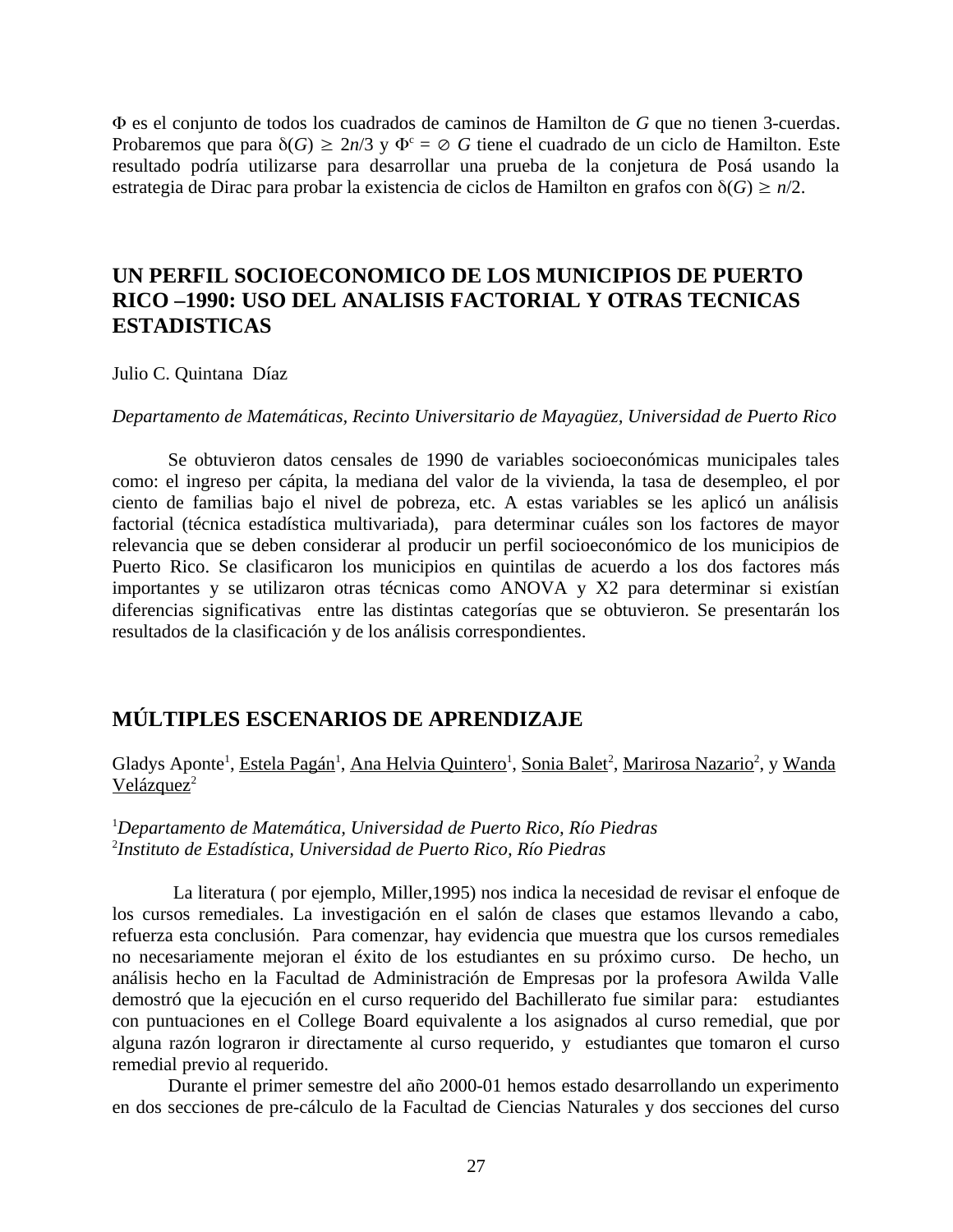equivalente que ofrece la Facultad de Administración de Empresas. En las secciones experimentales del curso requerido, se integra un número de estudiantes quienes, bajo el criterio de los exámenes de ubicación, se hubieran asignado al curso remedial. El curso experimental cuenta con un tutor y tiene una hora semanal de laboratorio para atender de forma más individualizada las lagunas de los estudiantes de acuerdo a lo que señala el examen de ubicación y la enseñanza de nuevos conceptos del curso requerido. Además de la ayuda del tutor, se integran módulos instruccionales y materiales del Internet para apoyar al estudiante a entender los conceptos previos que necesita. Se experimenta también con la organización del contenido del curso requerido y la integración del uso de la tecnología, tales como la calculadora gráfica.

En la presentación describiremos el experimento y los resultados hasta el momento. A partir de los resultados presentaremos nuestras recomendaciones, que adelantamos, sugieren múltiples escenarios de aprendizaje para atender la diversidad de necesidades y estilos de aprendizaje de los estudiantes.

#### **Referencias**

Miller, F. 1995. "Cut remedial education, trustees say" in Golden Gater Online.

## **GENERATING RANDOM ELEMENTARY STATISTICS PROBLEMS USING MS EXCEL AND MS WORD**

Dieter Reetz

#### *Department of Mathematics and Computer Science, UPR, Río Piedras*

The Advanced Placement Examination in Statistics given by the College Entrance Examination Board is based on an elementary statistics course. Essentially it is a list of standard problems, which are then evaluated in a standard manner with the same grading system for all persons taking the exam. During this academic year, I am attempting to introduce parts of such a regime for some sections of our elementary statistics course for students of Natural Science. Students are given multiple-choice exams and asked to mark their answers of a special Scantron sheet. The sheets are then scanned in the Campus Computer Center. Using the Visual Basic language of Windows contained in MS Excel and MS Word, I have developed programs, which evaluate the results and construct class lists. Furthermore I am in the process of constructing a library of VB programs which generate problems with random data. Using the present infrastructure it is possible to set up an exercise and exam regime in which a different list of problems is given to each student every week with answers being evaluated. I shall discuss problems of implementing such a regime based on my experience and I shall mention some alternatives.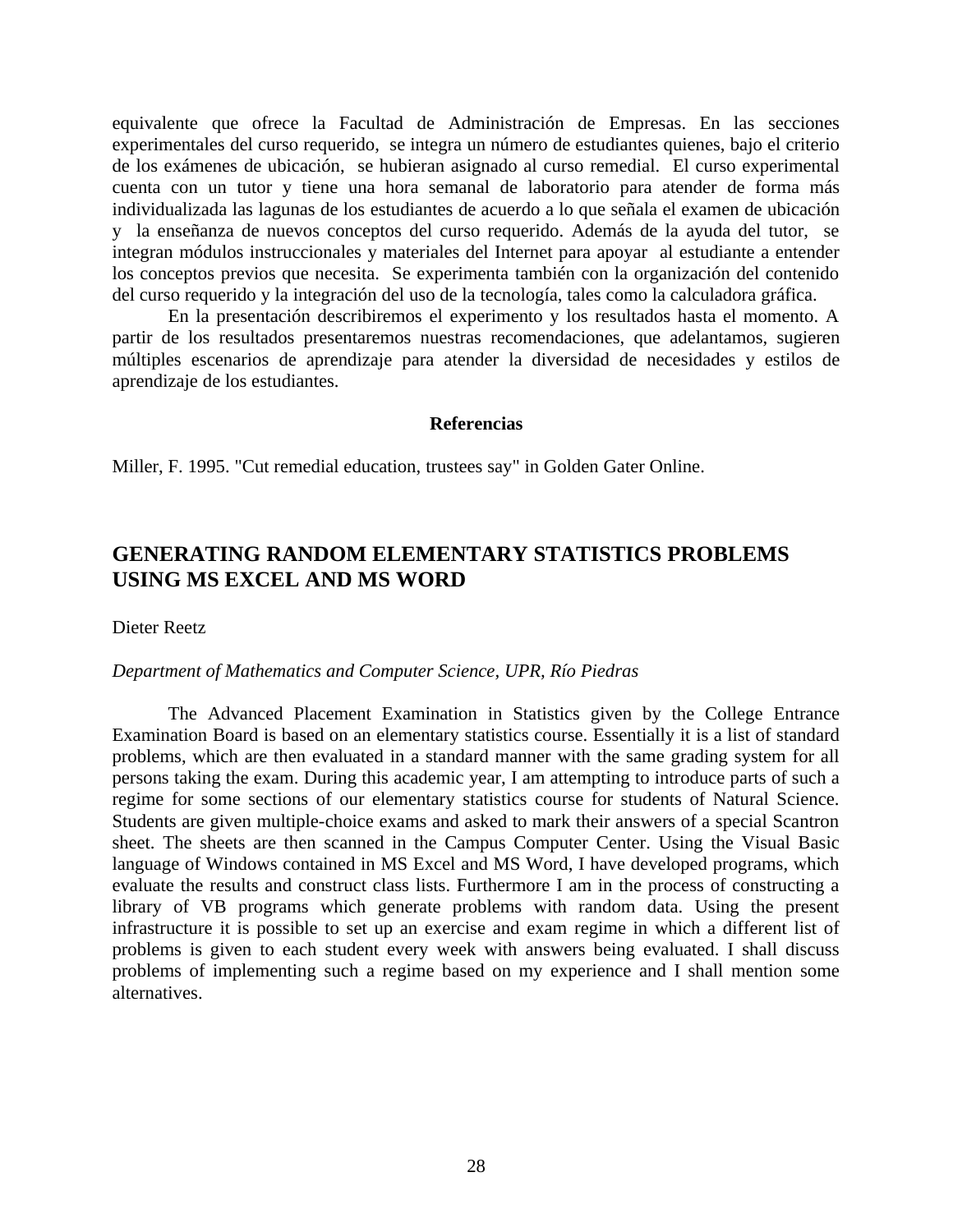# **COMBINING CLASSIFIERS BASED ON KERNEL DENSITY ESTIMATORS**

Alex Rojas Peña

#### *Departamento de Matemáticas, Universidad de Puerto Rico, Recinto Universitario de Mayagüez, P.O. Box 9018, Mayagüez, PR 00681-9018*

Previous work has showed that methods for voting classification algorithms are effective for unstable classifiers like decision trees (Breiman, 1998), neural networks (Maclin and Opitz,1997) and Naive-Bayes (Bauer and Kohavi, 1999). In this talk, we review these algorithms and carry out an empirical study comparing these methods using classifiers based on kernel density estimators since some trials have pointed out that these classifiers are unstable.

## **HOW TO CHOOSE BETWEEN COMPETING THEORIES**

#### Wolfgang Rolke

#### *University of Puerto Rico, Department of Mathematics, Box 9018, Mayagüez, PR 00681-9018*

It is often the case that there are competing theories to explain a phenomena. The standard methodology to choose between them is to compare them one by one with data and to rule out the theories that disagree with the data. Usually this is done using the Chisquare goodness-of-fit test. Unfortunately this test is rather conservative, that is it only rules out really bad theories. We will discuss an alternative based on the likelihood ratio test that compares the "best fitting" theory with all competing ones and rules out all those that are significantly worse. We will show the results of some Monte Carlo simulations indicating that our method has much better power than the standard Chisquare test.

## **ON A CERTAIN CLASS OF SOLUTIONS OF EINSTEIN EQUATIONS**

#### Krzysztof Rózga

#### *Department of Mathematics, University of Puerto Rico, Mayagüez, PR 00680*

In search of a superposition principle for Einstein equations a certain subclass of socalled twisting type-N solutions with pure radiation was distinguished. In that process the ten Einstein equations were reduced to one scalar equation, called further the "constraint equation".

We provide an explicit form of solutions of the constraint equation, establishing therefore the uniqueness of an already existing in the literature example. Next, geometrically motivated generalizations of those particular solutions are presented.}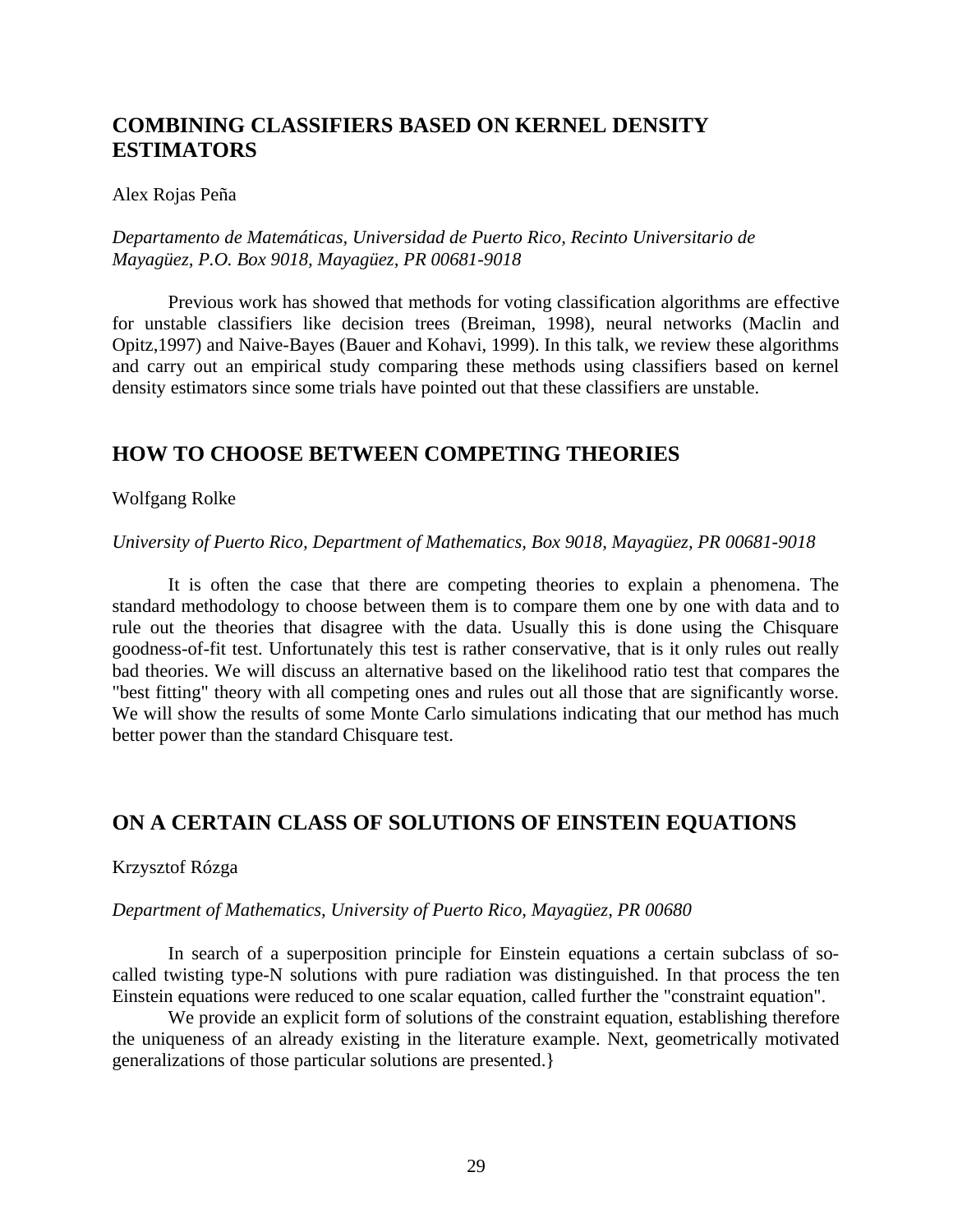# **APRENDIZAJE COOPERATIVO Y USO DE TUTORIAS EN EL CURSO DE MECU 3031**

#### Bárbara L. Santiago-Figueroa

#### *Departamento de Matemáticas, Universidad de Puerto Rico en Humacao*

El curso de Métodos Cuantitativos I, MECU 3031, es requisito para todos los estudiantes del Departamento de Administración de Empresas. En los pasados seis semestres un 34% de los estudiantes que tomaron MECU 3031 obtuvieron notas deficientes, fracasaron ó se dieron de baja. Esto puede deberse entre otras cosas a

- percepciones erróneas sobre su capacidad para aprender matemáticas,
- deficiencias en conocimientos de aritmética y de álgebra que se supone dominen al llegar a la universidad,
- técnicas de enseñanza inadecuadas.

Como parte de mi experiencia docente en el salón de clases he podido comprobar que el aprendizaje cooperativo y el uso de pares para tutorías mejora el aprovechamiento de los estudiantes en distintos cursos universitarios. En esta conferencia he de mostrar los resultados de la implantación de estas técnicas en una sección de MECU 3031.

### **DISLOCATIONS IN STUDY OF PDE INSTABILITIES**

#### Lev G. Steinberg

#### *Department of Mathematics, University of Puerto Rico, Mayagüez, PR 00681-9018*

This presentation will describe an approach that examines an approximation of functions. This approach is based on the use of the dislocation field theory, which is incorporated in the space of independent variables. We apply this study to the solution instability of PDE based on gauge theory. In the case of the Transport equation we use the Yang-Mills replacement principle to derive the modified set of characteristics. Taking advantage of this physically motivated modification, it is proposed to study some cases of numerical instability in the original equations.

### **EL CONCEPTO DE RAZÓN DE CAMBIO Y LAS MÚLTIPLES REPRESENTACIONES DE FUNCIONES**

#### Waldo A. Torres

#### *Universidad de Puerto Rico, Recinto de Cayey*

El aprendizaje del concepto de razón de cambio es de fundamental importancia para el estudio del Cálculo, así como para la comprensión y el análisis de procesos dinámicos. En un esfuerzo de reforma que se conduce actualmente en el Recinto de Cayey de la UPR estamos